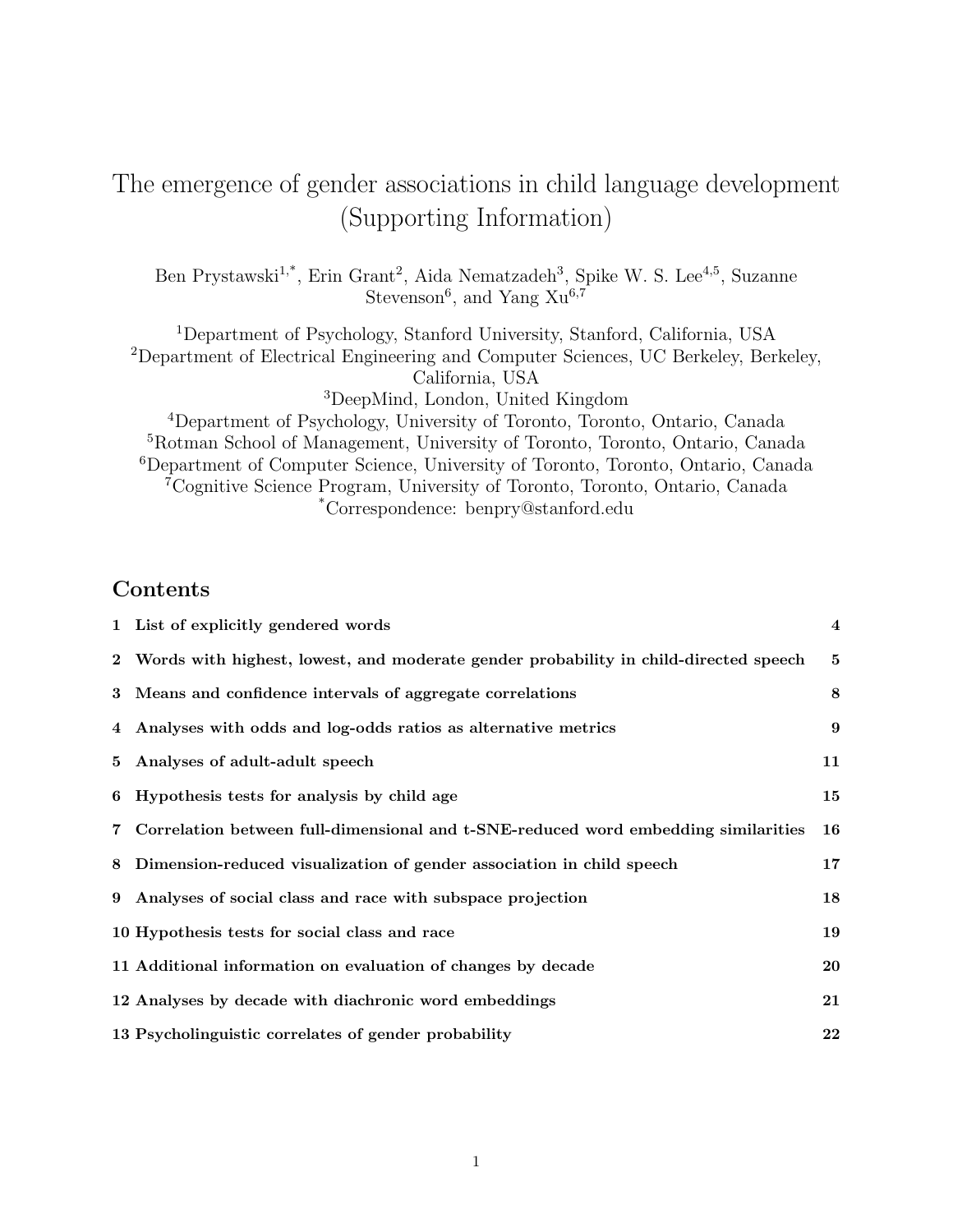#### List of Figures

- S1 Aggregate correlations between associations in word embeddings and speech using odds ratio. WEAT stands for Word Embedding Association Test and PROJ refers to the Subspace Projection method, both of which are described in the main text. Raindrop plots show the density of correlation strengths across the 10,000 bootstrapped subsamples of the CHILDES corpus that were balanced by age and gender. Point estimates show the mean correlation across subsamples. Error bars denote standard error of the mean. . . . . . . . . . . . . . . . . 9
- S2 Aggregate correlations between associations in word embeddings and speech using log-odds ratio. WEAT stands for Word Embedding Association Test and PROJ refers to the Subspace Projection method, both of which are described in the main text. Raindrop plots show the density of correlation strengths across the 10,000 bootstrapped subsamples of the CHILDES corpus that were balanced by age and gender. Point estimates show the mean correlation across subsamples. Error bars denote standard error of the mean. . . . . . . . . . . . . . . . . 10
- S3 Correlation strengths in the Santa Barbara Corpus using gender probability to quantify gender associations in speech. Raindrop plots show the density of correlation strengths across the 10,000 bootstrapped subsamples of the Santa Barbara Corpus. Point estimates show the mean correlation across subsamples. Error bars denote standard error of the mean. . . . . . . . . . 11
- S4 Correlation strengths in the Santa Barbara Corpus using odds ratio to quantify gender associations in speech. Raindrop plots show the density of correlation strengths across the 10,000 bootstrapped subsamples of the Santa Barbara Corpus. Point estimates show the mean correlation across subsamples. Error bars denote standard error of the mean. . . . . . . . . . . 12
- S5 Correlation strengths in the Santa Barbara Corpus using log-odds ratio to quantify gender associations in speech. Raindrop plots show the density of correlation strengths across the 10,000 bootstrapped subsamples of the Santa Barbara Corpus. Point estimates show the mean correlation across subsamples. Error bars denote standard error of the mean. . . . . . . . . . 12
- S6 Correlation strengths in the Switchboard Corpus using gender probability to quantify gender associations in speech. Raindrop plots show the density of correlation strengths across the 10,000 bootstrapped subsamples of the Switchboard corpus. Point estimates show the mean correlation across subsamples. Error bars denote standard error of the mean. . . . . . . . . . 13
- S7 Correlation strengths in the Switchboard Corpus using odds ratio to quantify gender associations in speech. Raindrop plots show the density of correlation strengths across the 10,000 bootstrapped subsamples of the Switchboard corpus. Point estimates show the mean correlation across subsamples. Error bars denote standard error of the mean. . . . . . . . . . . . . . 13
- S8 Correlation strengths in the Switchboard Corpus using log-odds ratio to quantify gender associations in speech. Raindrop plots show the density of correlation strengths across the 10,000 bootstrapped subsamples of the Switchboard corpus. Point estimates show the mean correlation across subsamples. Error bars denote standard error of the mean. . . . . . . . . . 14
- S9 Correlations between full-dimensional and t-SNE-reduced word embeddings. Raindrop plots show the density of correlation strengths over 10,000 random runs of t-SNE. Point estimates show the mean correlation and error bars denote standard error of mean. . . . . . . . . . . 16
- S10 Visualization of words in child speech that show high and low gender probabilities, for age groups 1 and 5 in development. Semantic space is constructed from dimensionality-reduced Word2Vec embeddings. Colorbar indicates the scale of gender probability, with 1 indicating words exclusively uttered by girls and 0 exclusively by boys.  $\dots \dots \dots \dots \dots \dots \dots \dots$
- S11 Correlation strengths of gender probability in child-directed and child speech with wordembedding gender association, across socio-economic status (working class, or WC, versus middle class, or MC) and race (Black vs. White). Raindrop plots show the density of correlation strengths across the 10,000 bootstrapped subsamples of the CHILDES corpus that were balanced by gender, race, and socioeconomic class. Point estimates show the mean correlation across subsamples. Error bars denote standard error of the mean. All plots were created using PROJ. . . . . . . . . . . . . . . . . . . . . . . . . . . . . . . . . . . . . . . . . . . . . . . . . . 18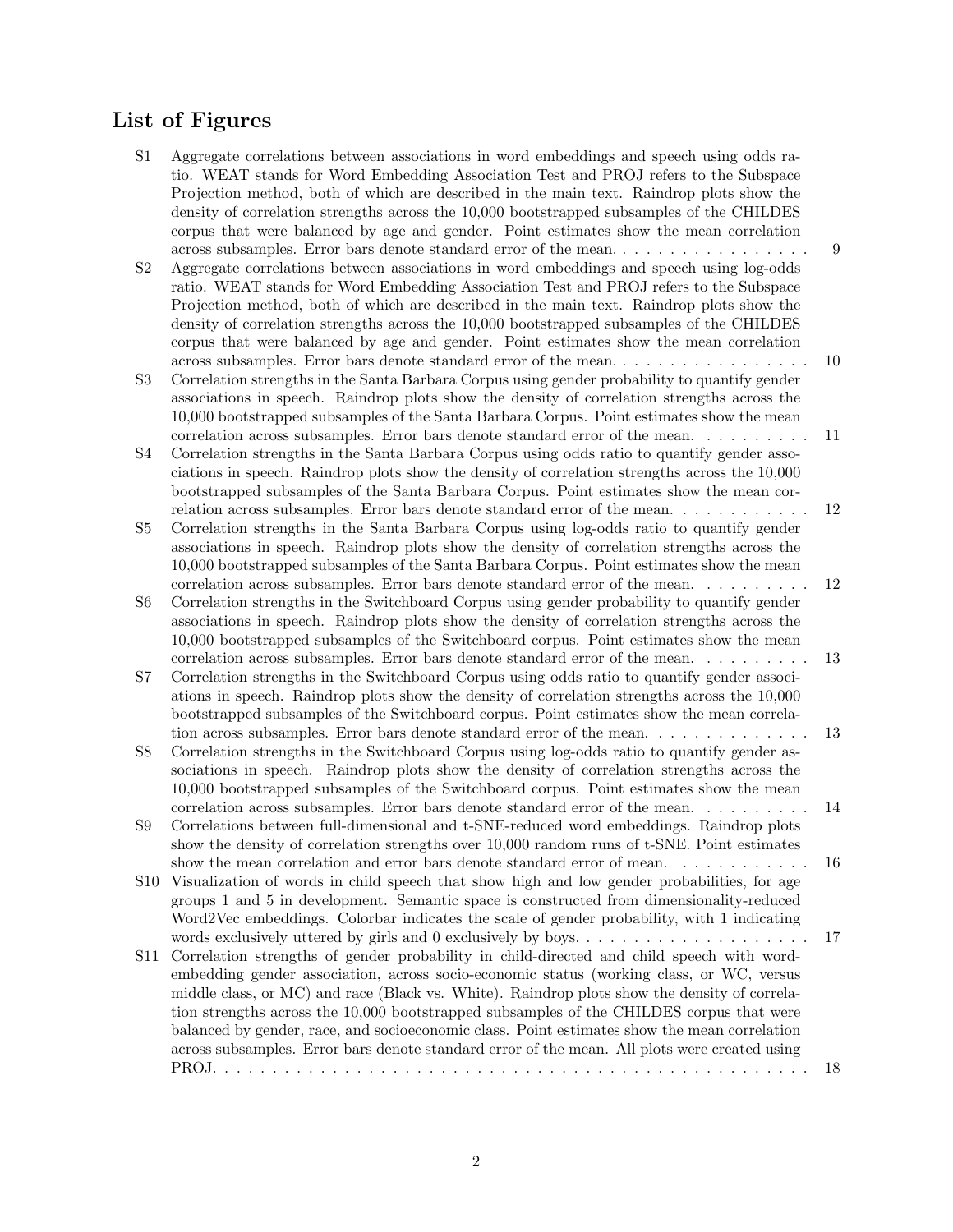| S12 Correlations between gender probability in child-directed speech (left) and child speech (right) |  |
|------------------------------------------------------------------------------------------------------|--|
| and gender associations in diachronic word embeddings from the corresponding decade based            |  |
| on PROJ (upper row) and WEAT (bottom row) tests. Point estimates denote mean correlation             |  |
| strengths across 10,000 bootstrapped subsamples of the corpus and error bars denote standard         |  |
|                                                                                                      |  |

# List of Tables

| S1              | Words with the highest gender probability in CDS. The higher the gender probability, the<br>more the word is said disproportionately to girls | 5  |
|-----------------|-----------------------------------------------------------------------------------------------------------------------------------------------|----|
| S2              | Words with the lowest gender probability in CDS. The lower the gender probability, the more                                                   |    |
|                 |                                                                                                                                               | 6  |
| S3              | Words with gender probability closest to 0.5 in CDS, which reflects the word being said equally                                               |    |
|                 |                                                                                                                                               | 7  |
| S4              | Mean $\rho$ across bootstrapped sub-samples of the CHILDES corpus for each combination of                                                     |    |
|                 | speech type, word embeddings, and association type. $p < .01$ for all correlations.                                                           | 8  |
| S5              | Summary of hypothesis testing results for each year of child development across speech types,                                                 |    |
|                 | word embeddings, and association tests. All $p$ -values are Bonferroni-corrected to account for                                               |    |
|                 |                                                                                                                                               | 15 |
| S6              | Summary of hypothesis test results for each combination of race and social class across speech                                                |    |
|                 | types, word embeddings, and tests. All p-values are Bonferroni-corrected to account for mul-                                                  |    |
|                 | tiple comparisons.                                                                                                                            | 19 |
| S7              | Summary of pooled hypothesis test results between races and social classes across speech types,                                               |    |
|                 | word embeddings, and tests. All p-values are Bonferroni-corrected to account for multiple                                                     |    |
|                 |                                                                                                                                               | 19 |
| S8              | Summary of hypothesis test results between pairs of decades across speech types, word em-                                                     |    |
|                 | beddings, and tests. Positive effect sizes correspond to a decrease from one decade to the next                                               |    |
|                 | while negative effect sizes correspond to an increase. All $p$ -values are Bonferroni-corrected to                                            |    |
|                 |                                                                                                                                               | 20 |
| S9              | Correlations between gender probability and psycholinguistic variables in child-directed speech                                               |    |
|                 |                                                                                                                                               | 22 |
| S <sub>10</sub> | Coefficients from linear regression using psycholinguistic correlates of gender probability in                                                |    |
|                 |                                                                                                                                               | 23 |
| S11             | Full and partial correlations between word embedding associations and gender probability.                                                     |    |
|                 | $p < .001$ in all cases. Partial correlations control for length, log-frequency, concreteness, and                                            |    |
|                 |                                                                                                                                               | 23 |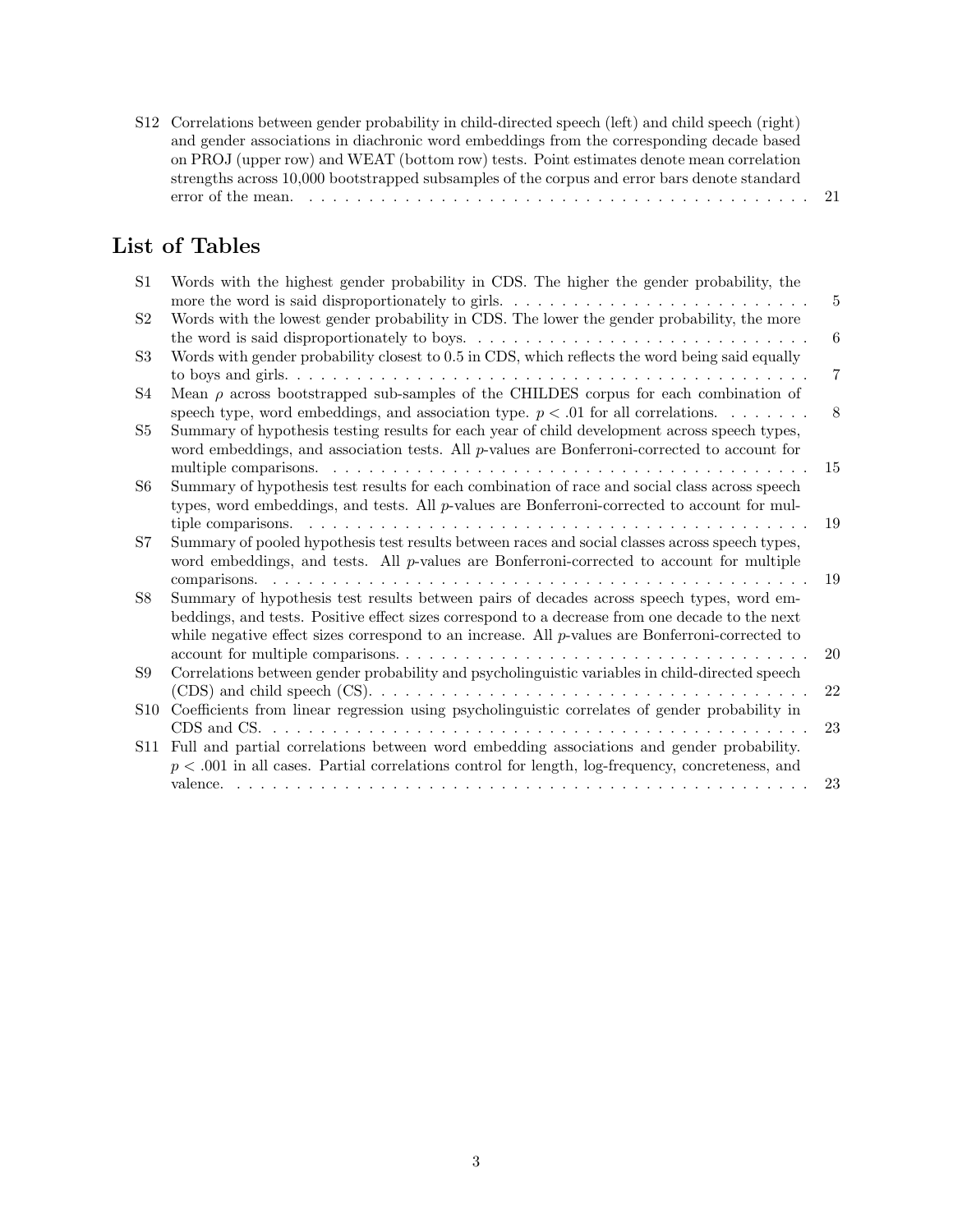### 1 List of explicitly gendered words

In addition to names and proper nouns, we removed all explicitly gendered words, such as "aunt" or "male," from our analyses. We also removed common nouns that could be names (like "frank" and "violet"). This list was composed by manually inspecting each word that occurs above the frequency threshold in any of the bootstrapped iterations of the corpus and adding that word and its corresponding equivalent (like "aunt" and "uncle"). The full list is as follows:

"aunt", "baba", "ballerina", "ballerino", "blond", "blonde", "boy", "boyfriend", "boys", "brother", "brothers", "bull", "cowboy", "cowboys", "cowgirl", "cowgirls", "dad", "dada", "dadda", "daddie", "daddies", "daddy", "dadee", "dads", "daisy", "daughter", "derrick", "don", "duchess", "dude", "duke", "emperor", "empress", "father", "female", "firemen", "frank", "gal", "gay", "gentlemen", "girl", "girlfriend", "girls", "godfather", "godmother", "gramma", "grampa", "grandfather", "grandma", "grandmother", "grandpa", "guy", "he", "hen", "her", "hers", "herself", "him", "himself", "his", "husband", "jack", "jackinthebox", "jill", "kiki", "king", "kings", "lad", "ladies", "lady", "lord", "ma", "madam", "mailman", "mailwoman", "male", "mam", "mama", "mami", "man", "men", "mia", "miss", "missus", "mister", "mom", "momee", "momma", "mommies", "mommy", "moms", "mother", "mum", "mummie", "nana", "pa", "papi", "penis", "peter", "policeman", "policemen", "policewoman", "policewomen", "poppop", "prince", "princess", "queen", "queens", "she", "sir", "sister", "sisters", "snowman", "son", "stepbrothers", "stepfather", "stepmother", "stepsisters", "steward", "stewardess", "superman", "uncle", "violet", "wife", "witch", "witches", "woman", "women".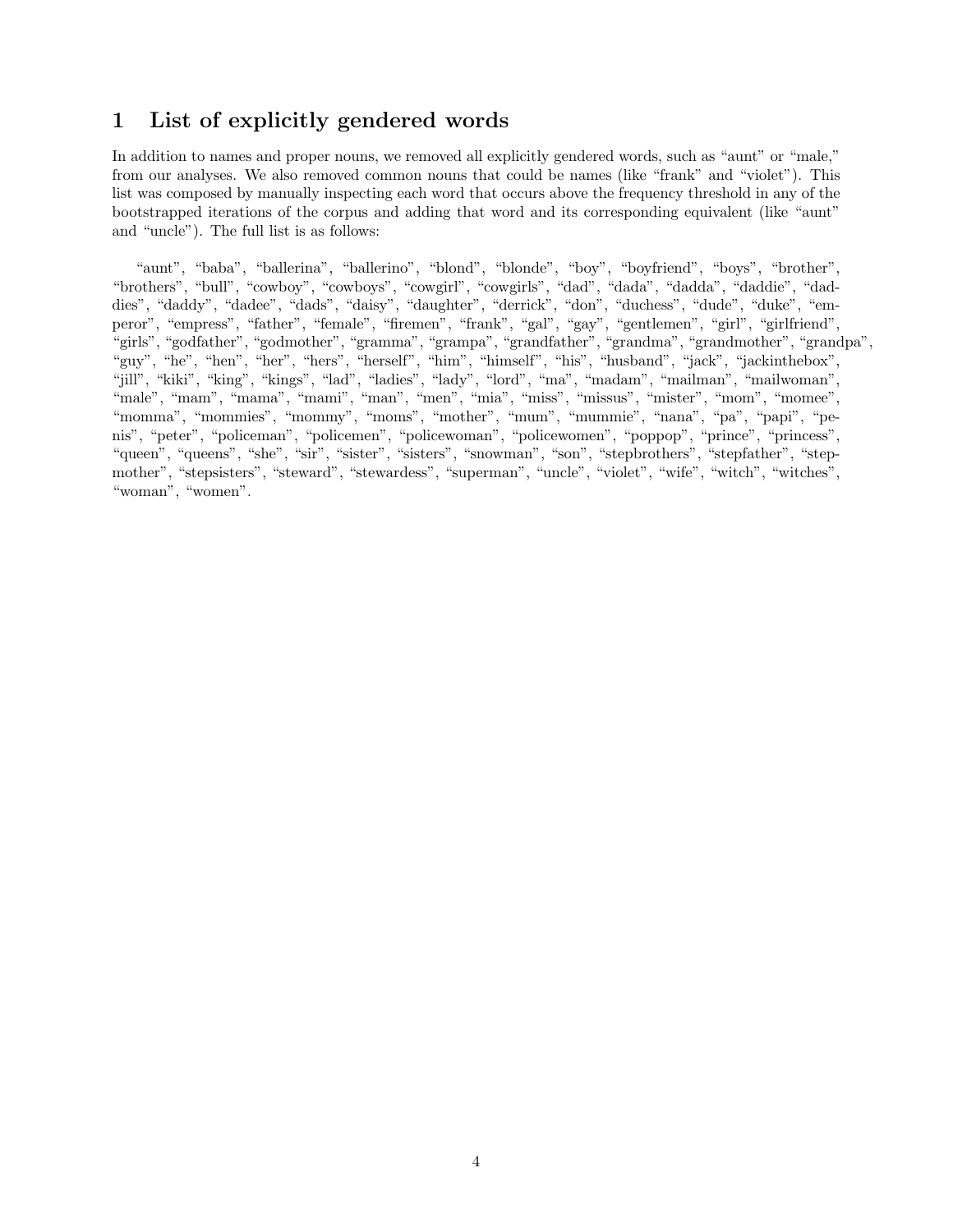# 2 Words with highest, lowest, and moderate gender probability in child-directed speech

To convey a sense of which words have high and low gender probabililty, we present lists of the words with the highest gender probability (Table S1), the lowest gender probability (Table S2), and gender probability closest to the midpoint of 0.5 (Table S3) in child-directed speech. All words in these tables appeared in the CDS portion of the CHILDES corpus at least 20 times. Some intuitive qualitative trends emerge from observing these words. Words said most disproportionately to girls often involve traditional girls' fashion ("tutu" and "pigtails") and toys ("dolly"). Many of the words said disproportionately to boys relate to violence and action ("violent," "bomber", and "pirate"). Words close to the midpoint include many function words, like "yes," "no," "on," and "all."

| word               | gender probability |
|--------------------|--------------------|
| creamcheese        | 1.00               |
| giddy              | 1.00               |
| nom                | 1.00               |
| ponies             | 1.00               |
| $_{\rm{dale}}$     | 1.00               |
| tapioca            | 1.00               |
| oompapa            | 1.00               |
| pigtails           | 1.00               |
| tinkertoy          | 1.00               |
| tutu               | 1.00               |
| puttaputta         | 1.00               |
| $_{\mathrm{dice}}$ | 1.00               |
| sleeper            | 1.00               |
| yall               | 0.99               |
| courage            | 0.97               |
| mane               | 0.96               |
| dolly              | 0.94               |
| marry              | 0.94               |
| marmalade          | 0.94               |
| valentine          | 0.93               |
| mash               | 0.93               |
| stool              | 0.92               |
| cottage            | $\rm 0.92$         |
| mam                | 0.92               |
| untill             | 0.91               |
| kittys             | 0.91               |
| ponytail           | 0.91               |
| cricket            | 0.91               |
| fishie             | $\rm 0.90$         |
| ribbon             | 0.90               |

Table S1: Words with the highest gender probability in CDS. The higher the gender probability, the more the word is said disproportionately to girls.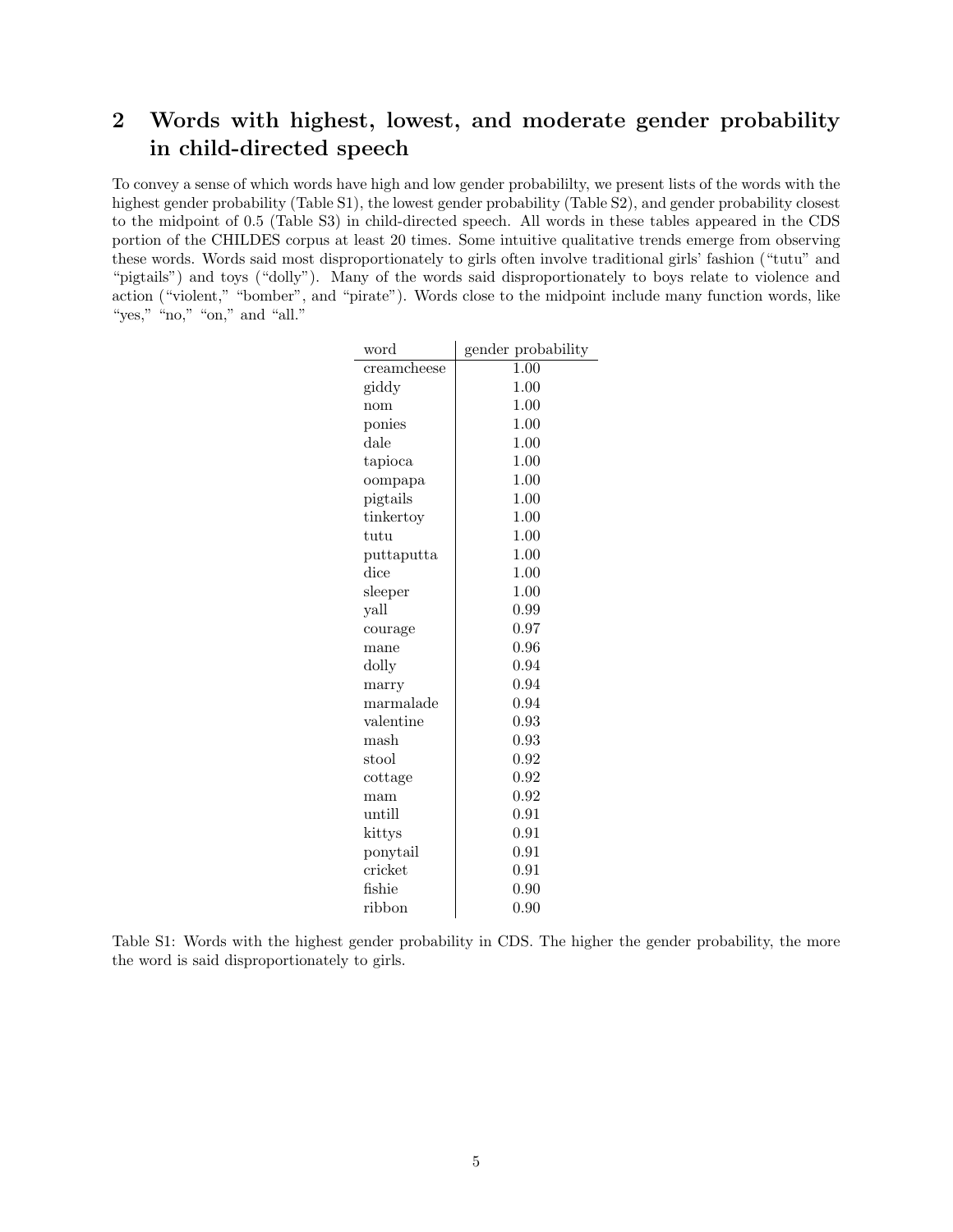| word           | gender probability |
|----------------|--------------------|
| ee             | 0.00               |
| violet         | 0.00               |
| moomilk        | 0.00               |
| pirate         | 0.00               |
| choochoo       | 0.00               |
| shishi         | 0.00               |
| $\text{clop}$  | 0.00               |
| pau            | 0.00               |
| spear          | 0.00               |
| cemetery       | 0.00               |
| budleyley      | 0.00               |
| chugga         | 0.00               |
| swingie        | 0.00               |
| ooaa           | 0.00               |
| scales         | 0.00               |
| budleyleys     | 0.00               |
| underoos       | 0.00               |
| ninight        | 0.00               |
| twerp          | 0.00               |
| badada         | 0.00               |
| didldow        | 0.00               |
| squirrelie     | 0.00               |
| bomber         | 0.00               |
| nuuw           | 0.00               |
| mwuh           | 0.00               |
| $_{\rm shore}$ | 0.00               |
| badji          | 0.00               |
| infinity       | 0.00               |
| nem            | 0.00               |
| eeat           | 0.00               |

Table S2: Words with the lowest gender probability in CDS. The lower the gender probability, the more the word is said disproportionately to boys.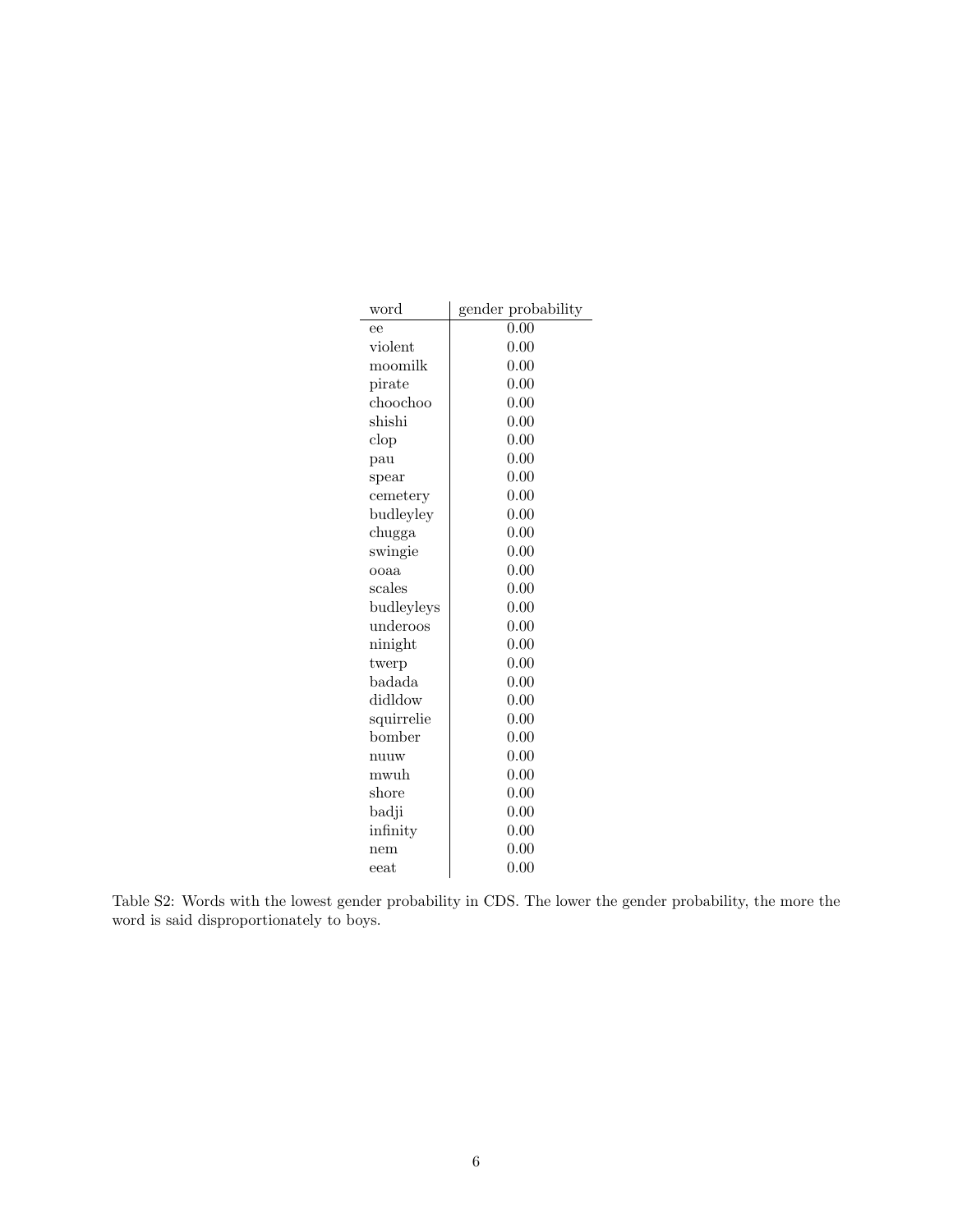| word            | gender probability |
|-----------------|--------------------|
| unless          | $\overline{0.50}$  |
| will            | 0.50               |
| on              | 0.50               |
| $_{\rm show}$   | 0.50               |
| potato          | 0.50               |
| writing         | 0.50               |
| able            | 0.50               |
| hamburger       | 0.50               |
| me              | 0.50               |
| $_{\rm{eaten}}$ | 0.50               |
| please          | 0.50               |
| mailman         | 0.50               |
| first           | 0.50               |
| there           | 0.50               |
| nothing         | 0.50               |
| in              | 0.50               |
| pages           | 0.50               |
| no              | $0.50\,$           |
| yes             | 0.50               |
| anything        | 0.50               |
| phone           | 0.50               |
| tastes          | 0.50               |
| than            | $\rm 0.50$         |
| mud             | 0.50               |
| know            | $0.50\,$           |
| froggie         | 0.50               |
| everything      | 0.50               |
| all             | $\rm 0.50$         |
| awhile          | 0.50               |
| yours           | $\rm 0.50$         |

Table S3: Words with gender probability closest to 0.5 in CDS, which reflects the word being said equally to boys and girls.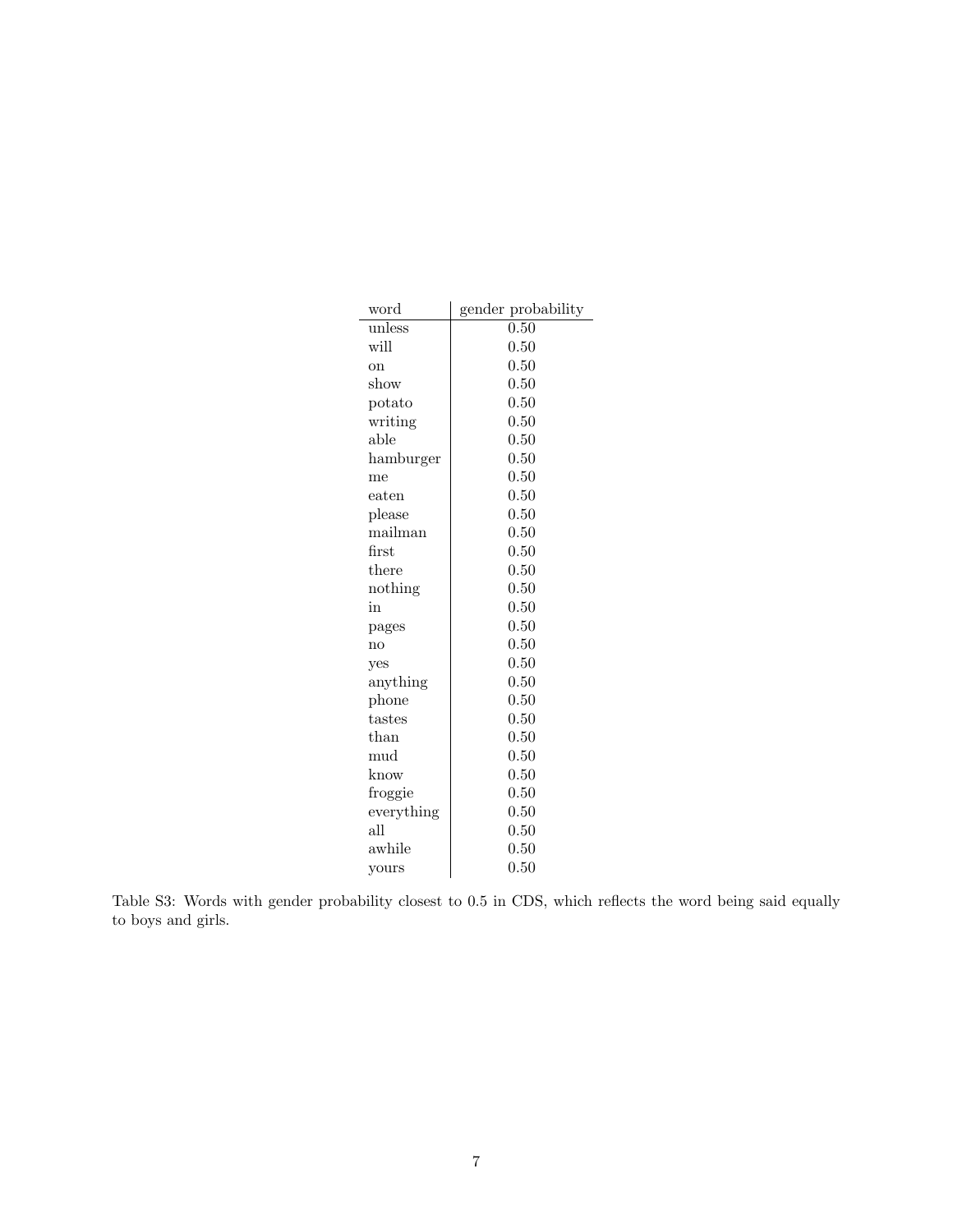## 3 Means and confidence intervals of aggregate correlations

Table S4 shows the mean correlation strength between gender probability and word embedding associations across all 10,000 bootstrapped sub-samples of the corpus, as well as 95% confidence intervals. All correlations are highly significant, as  $p < 0.01$  in all cases even after Bonferroni correction for multiple comparisons across different speech types (CS, CDS), word embedding types (Word2Vec, GloVe, fastText), and association tests (WEAT, PROJ).

| Type       | Embeddings | Test        | Mean $\rho$ [CI]   |
|------------|------------|-------------|--------------------|
| <b>CDS</b> | Word2Vec   | WEAT        | $.18$ [.16, .20]   |
| <b>CDS</b> | Word2Vec   | PROJ        | $.20$ [.18, .22]   |
| <b>CDS</b> | GloVe      | WEAT        | $.24$ [.22, .26]   |
| <b>CDS</b> | GloVe      | PROJ        | $.24$ [.22, .26]   |
| <b>CDS</b> | fastText   | WEAT        | $.23$ [.21, .26]   |
| <b>CDS</b> | fastText   | <b>PROJ</b> | $.09$ $[.08, .11]$ |
| CS         | Word2Vec   | WEAT        | $.22$ [.20, .24]   |
| CS         | Word2Vec   | PROJ        | $.22$ [.20, .24]   |
| CS         | GloVe      | WEAT        | $.28$ [.27, .30]   |
| CS         | GloVe      | <b>PROJ</b> | $.28$ [.26, .30]   |
| CS         | fastText   | WEAT        | $.25$ [.24, .27]   |
| CS         | fastText   | PROJ        | $.09$ [.07, .10]   |

Table S4: Mean  $\rho$  across bootstrapped sub-samples of the CHILDES corpus for each combination of speech type, word embeddings, and association type.  $p < .01$  for all correlations.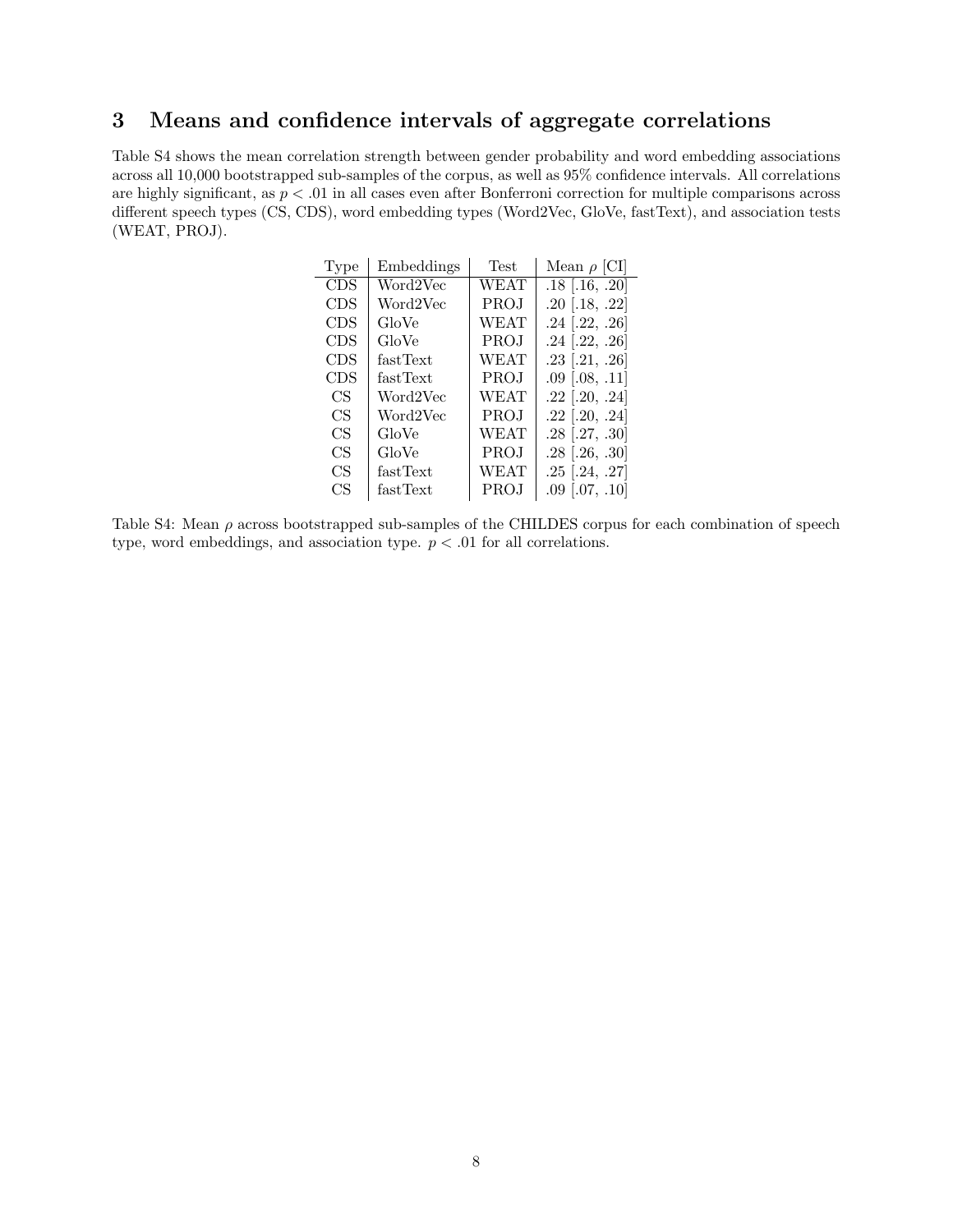#### 4 Analyses with odds and log-odds ratios as alternative metrics

We describe additional analyses for evaluating the robustness of our findings, by using odds ratios and log-odds ratios as alternative metrics for the strength of gender associations in speech instead of gender probability as described in the main text. Odds ratio is defined as follows:

$$
\frac{c(w,f)/c(\neg w,f)}{c(w,m)/c(\neg w,m)}\tag{1}
$$

Here,  $c(w, f)$  is the number of times word w is said to a female child and  $c(\neg w, f)$  is the number of times all words other than w are said to a female child. Likewise,  $c(w, m)$  is the number of times word w is said to a male child and  $c(\neg w, m)$  is the number of times words other than w were said to a male child.

The log-odds ratio is the natural logarithm of the odds ratio as defined in Equation 1. The log-odds ratio results were very similar to the results based on gender probability as reported in the main text. Across all bootstrapped sub-samples and speech types, the average Pearson correlation between the gender probability and log-odds ratio of words is .79 ( $p < .001$ ), which suggests that our results are robust to the choice of metric. The strength of the correlation between the odds ratio and gender probability is weaker although significant, averaging .29 ( $p < .001$ ) across sub-samples and speech types. Both odds ratio and log-odds ratio yielded significant correlations with word embedding associations.

Figure S1 shows the aggregate correlations between odds ratios and word embedding associations in both child speech and child-directed speech, while Figure S2 shows the aggregate correlations between log-odds ratios and word embedding associations.



Figure S1: Aggregate correlations between associations in word embeddings and speech using odds ratio. WEAT stands for Word Embedding Association Test and PROJ refers to the Subspace Projection method, both of which are described in the main text. Raindrop plots show the density of correlation strengths across the 10,000 bootstrapped subsamples of the CHILDES corpus that were balanced by age and gender. Point estimates show the mean correlation across subsamples. Error bars denote standard error of the mean.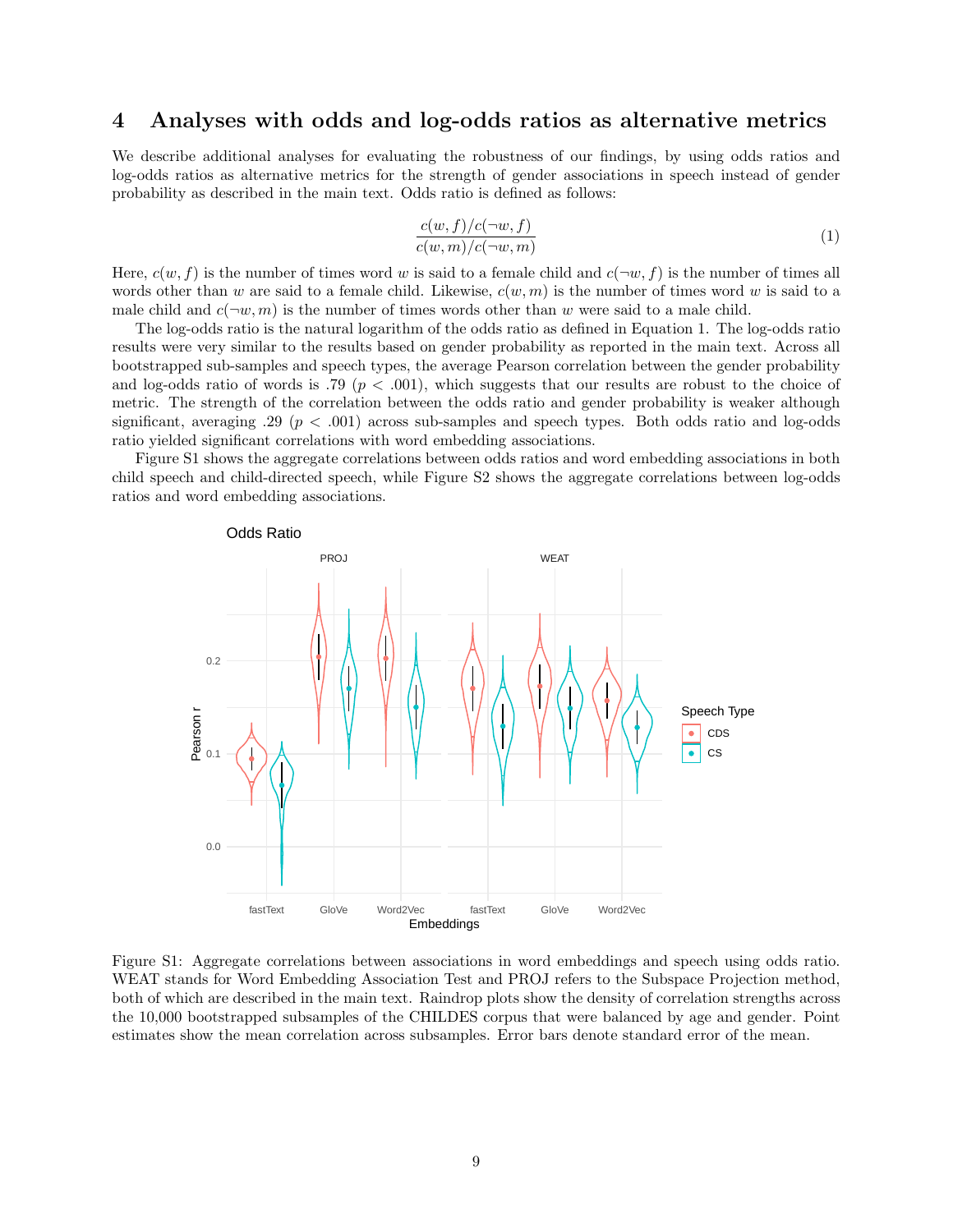

Figure S2: Aggregate correlations between associations in word embeddings and speech using log-odds ratio. WEAT stands for Word Embedding Association Test and PROJ refers to the Subspace Projection method, both of which are described in the main text. Raindrop plots show the density of correlation strengths across the 10,000 bootstrapped subsamples of the CHILDES corpus that were balanced by age and gender. Point estimates show the mean correlation across subsamples. Error bars denote standard error of the mean.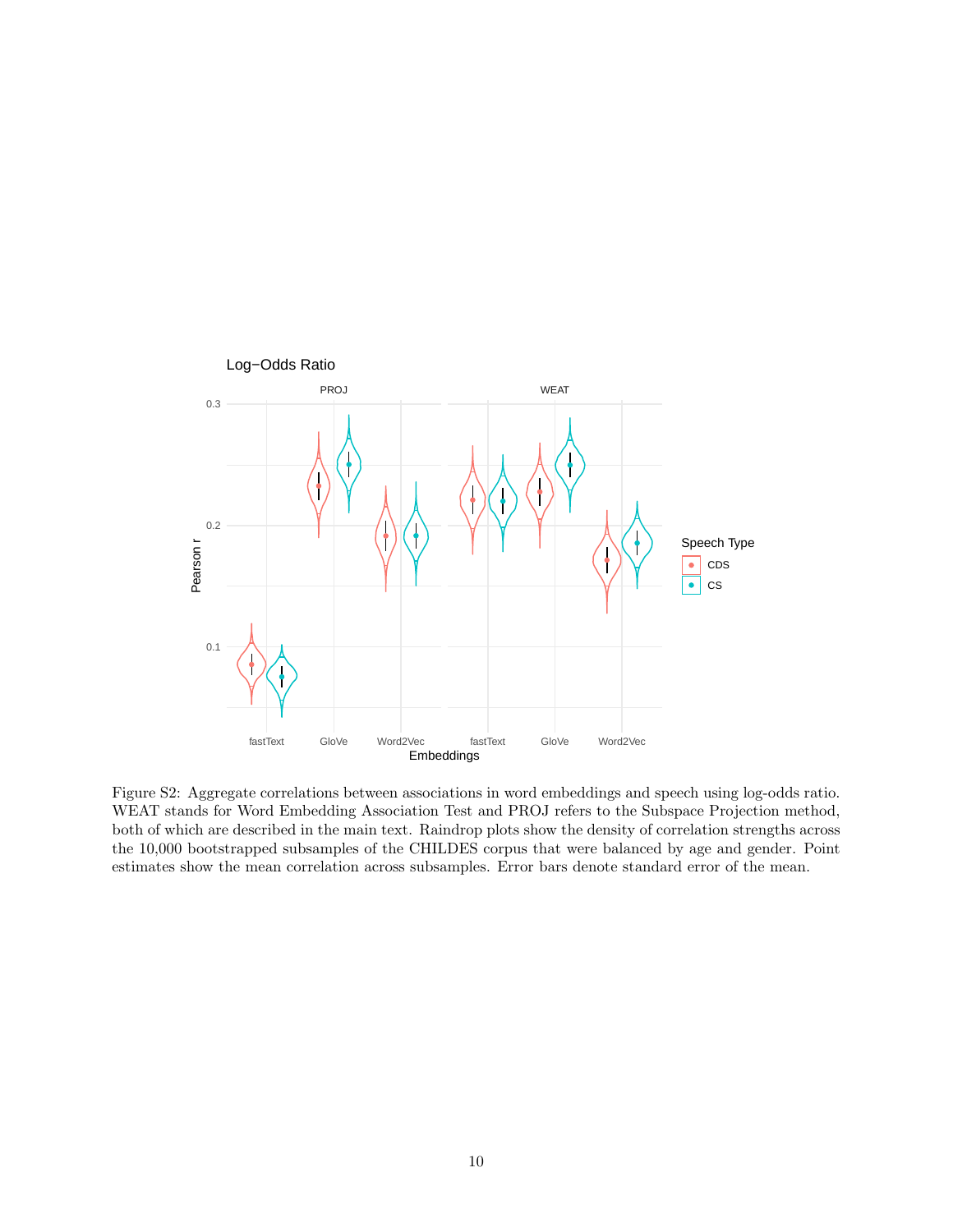#### 5 Analyses of adult-adult speech

We analyzed adult-adult speech using two corpora: the Santa Barbara Corpus of Spoken American English (Du Bois et al., 2000) and the Switchboard corpus (Godfrey et al., 1992).

The Santa Barbara Corpus contains 340,860 tokens of speech between adults. Since this corpus is not tagged by the gender of speakers, we looked up the names of speakers in lists of predominantly male and predominantly female names (Kantrowitz, 1991) and used those tags as the gender labels. After removing speech by speakers whose names did not appear in the lists, we had 151,996 tokens of speech by men and 121,497 tokens of speech by women, for a total of 273,493 tokens. The correlations between gender probability in adult speech and word embedding associations are shown in Figure S3. The same analyses using odds ratio and log-odds ratio are shown in Figure S4 and Figure S5, respectively.

The Switchboard corpus contains 1,531,972 tokens of adult-adult telephone conversations. Speakers in this corpus are explicitly tagged by sex. The correlations are shown in Figure S6 (gender probability), Figure S7 (odds ratio), and Figure S8 (log-odds ratio).

We applied the same bootstrapping technique for our corpora of adult speech as we used for CHILDES. The bootstrapped sub-samples of the Santa Barbara corpus had a mean of 943 words above the frequency threshold of 20. The Switchboard corpus is larger, so it had a mean of 2,879 words above the threshold. On average, 668 of these words were shared between both corpora of adult speech, child speech in CHILDES, and child-directed speech in CHILDES. An average of 1,195 words were shared between the Switchboard corpus and CDS and CS in CHILDES. The number of non-overlapping words between corpora suggests that differences between the results in CHILDES and corpora of adult-adult speech could be due to differences in which words are used in speech involving children and speech between adults.

In general, correlations were stronger in the Switchboard corpus than in the Santa Barbara corpus. This could be because the Switchboard corpus is much larger and thus the word-level metrics are less noisy. It might also be due to inaccuracies in the gender tagging we did for the Santa Barbara corpus.



Figure S3: Correlation strengths in the Santa Barbara Corpus using gender probability to quantify gender associations in speech. Raindrop plots show the density of correlation strengths across the 10,000 bootstrapped subsamples of the Santa Barbara Corpus. Point estimates show the mean correlation across subsamples. Error bars denote standard error of the mean.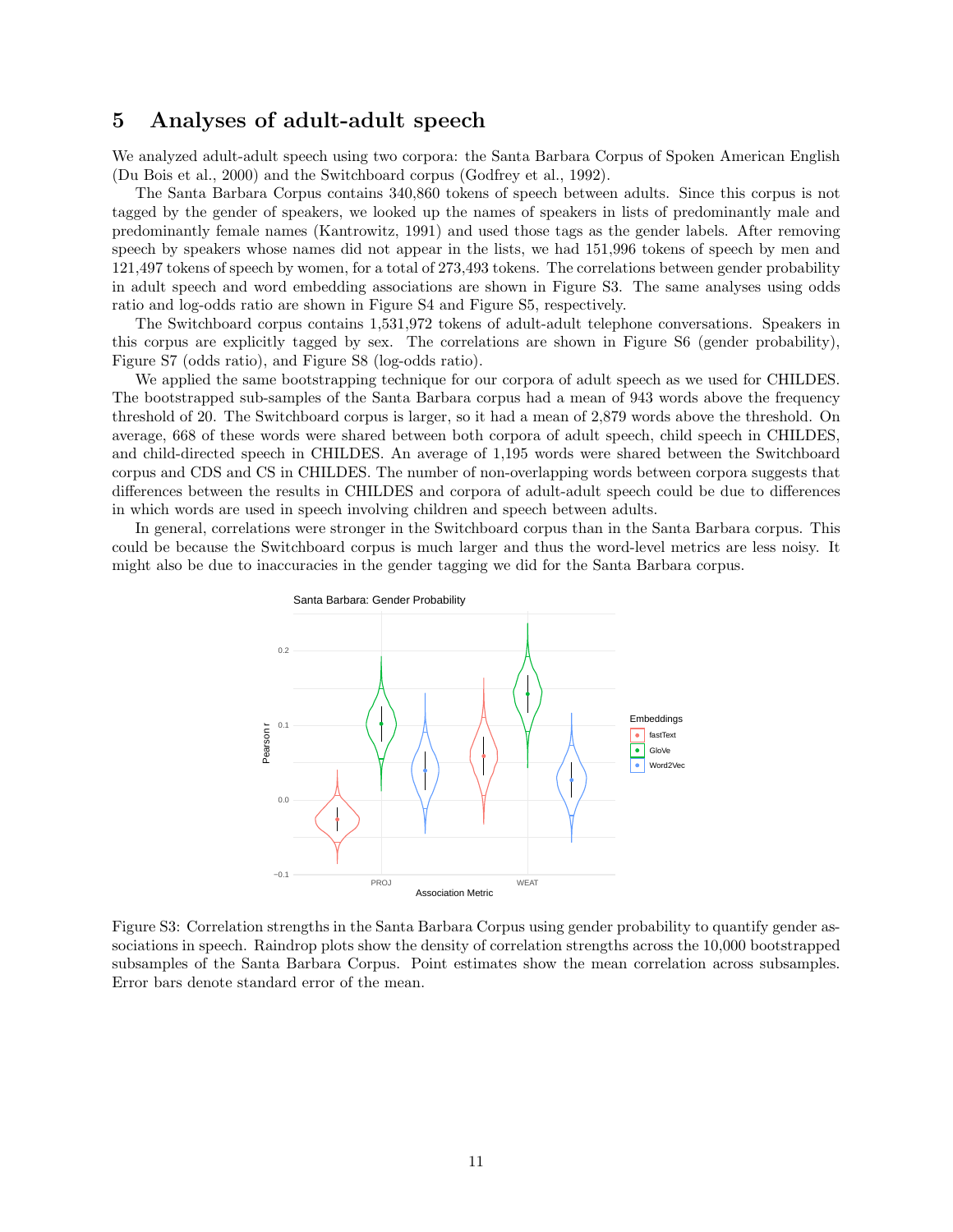

Figure S4: Correlation strengths in the Santa Barbara Corpus using odds ratio to quantify gender associations in speech. Raindrop plots show the density of correlation strengths across the 10,000 bootstrapped subsamples of the Santa Barbara Corpus. Point estimates show the mean correlation across subsamples. Error bars denote standard error of the mean.



Figure S5: Correlation strengths in the Santa Barbara Corpus using log-odds ratio to quantify gender associations in speech. Raindrop plots show the density of correlation strengths across the 10,000 bootstrapped subsamples of the Santa Barbara Corpus. Point estimates show the mean correlation across subsamples. Error bars denote standard error of the mean.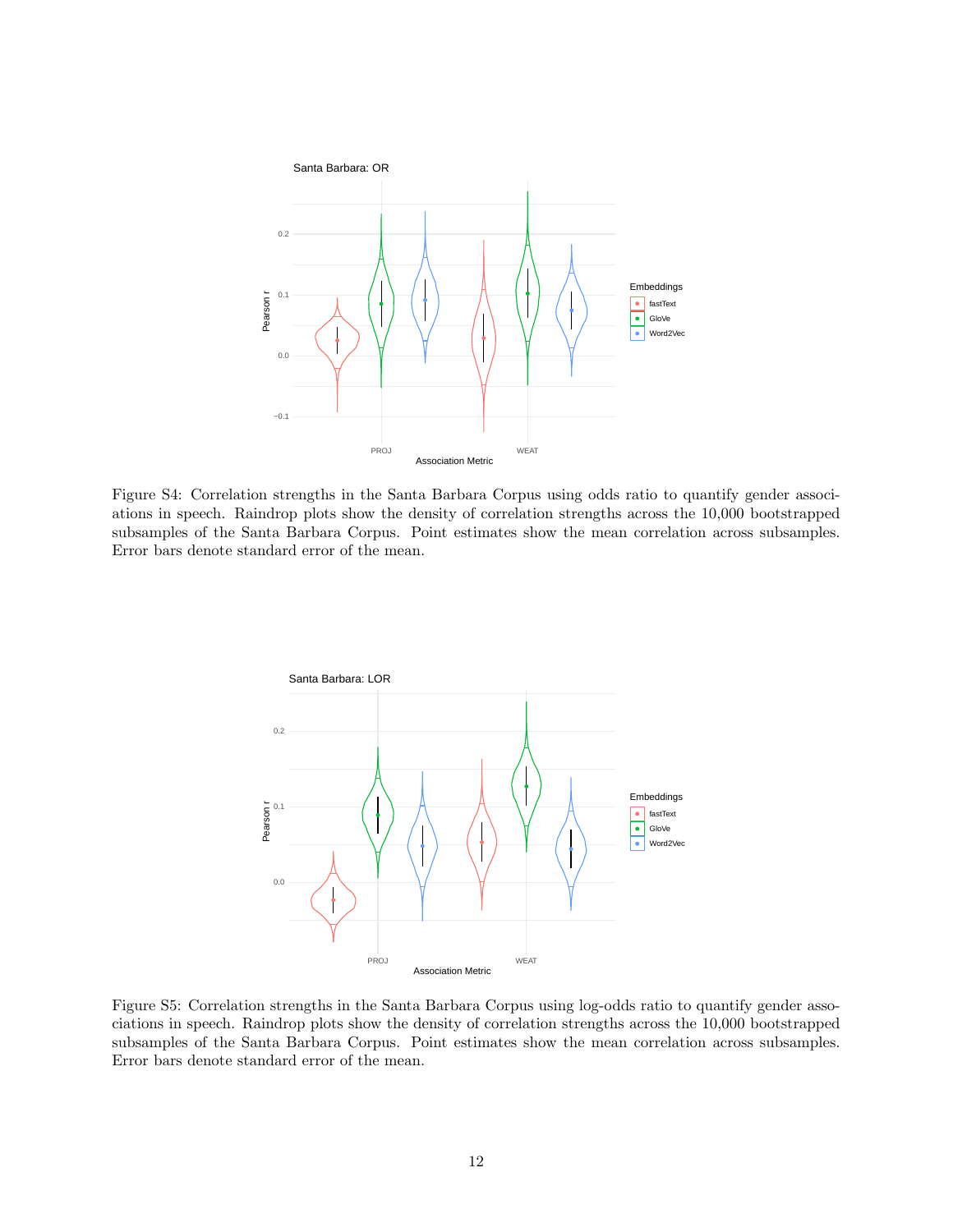

Figure S6: Correlation strengths in the Switchboard Corpus using gender probability to quantify gender associations in speech. Raindrop plots show the density of correlation strengths across the 10,000 bootstrapped subsamples of the Switchboard corpus. Point estimates show the mean correlation across subsamples. Error bars denote standard error of the mean.



Figure S7: Correlation strengths in the Switchboard Corpus using odds ratio to quantify gender associations in speech. Raindrop plots show the density of correlation strengths across the 10,000 bootstrapped subsamples of the Switchboard corpus. Point estimates show the mean correlation across subsamples. Error bars denote standard error of the mean.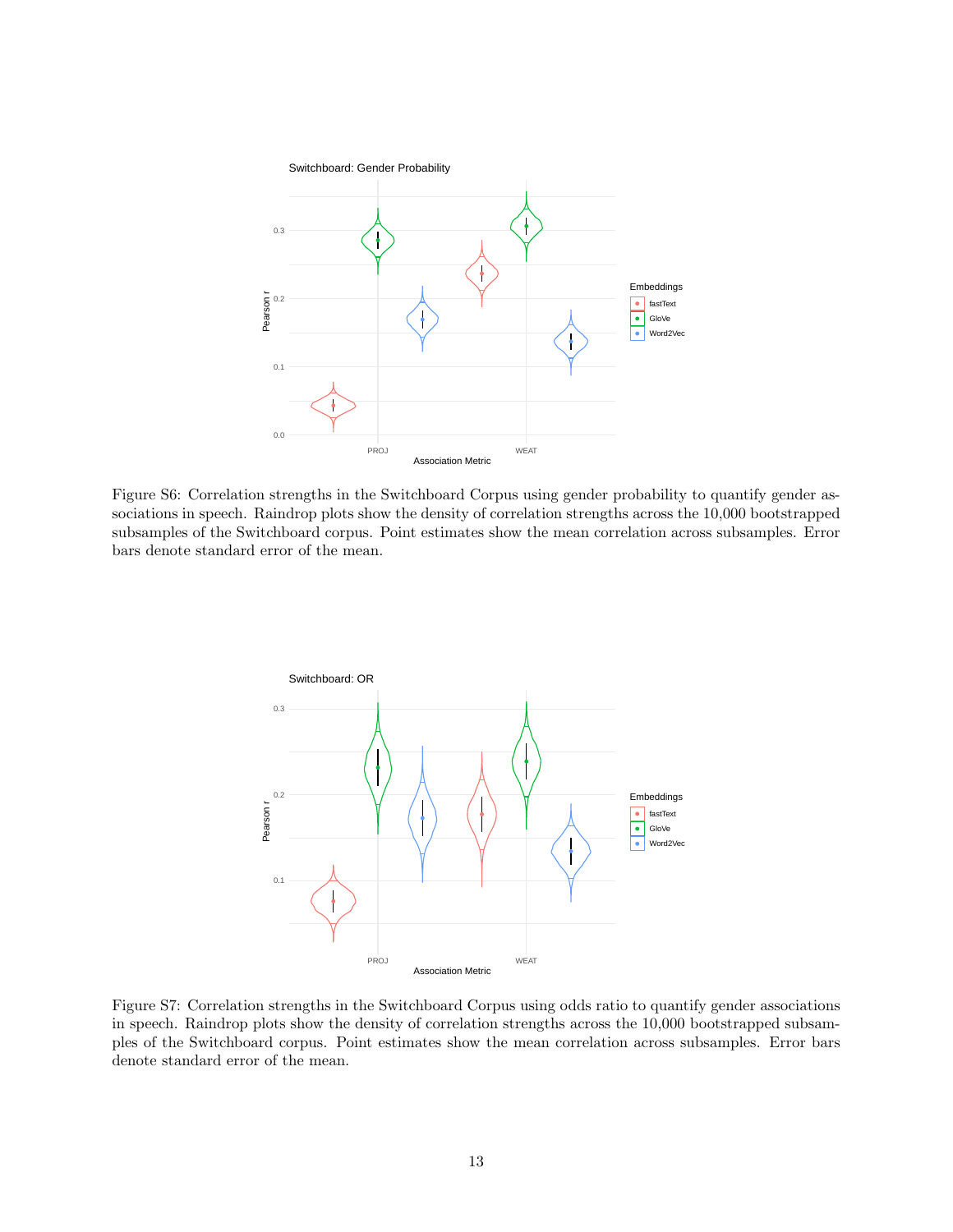

Figure S8: Correlation strengths in the Switchboard Corpus using log-odds ratio to quantify gender associations in speech. Raindrop plots show the density of correlation strengths across the 10,000 bootstrapped subsamples of the Switchboard corpus. Point estimates show the mean correlation across subsamples. Error bars denote standard error of the mean.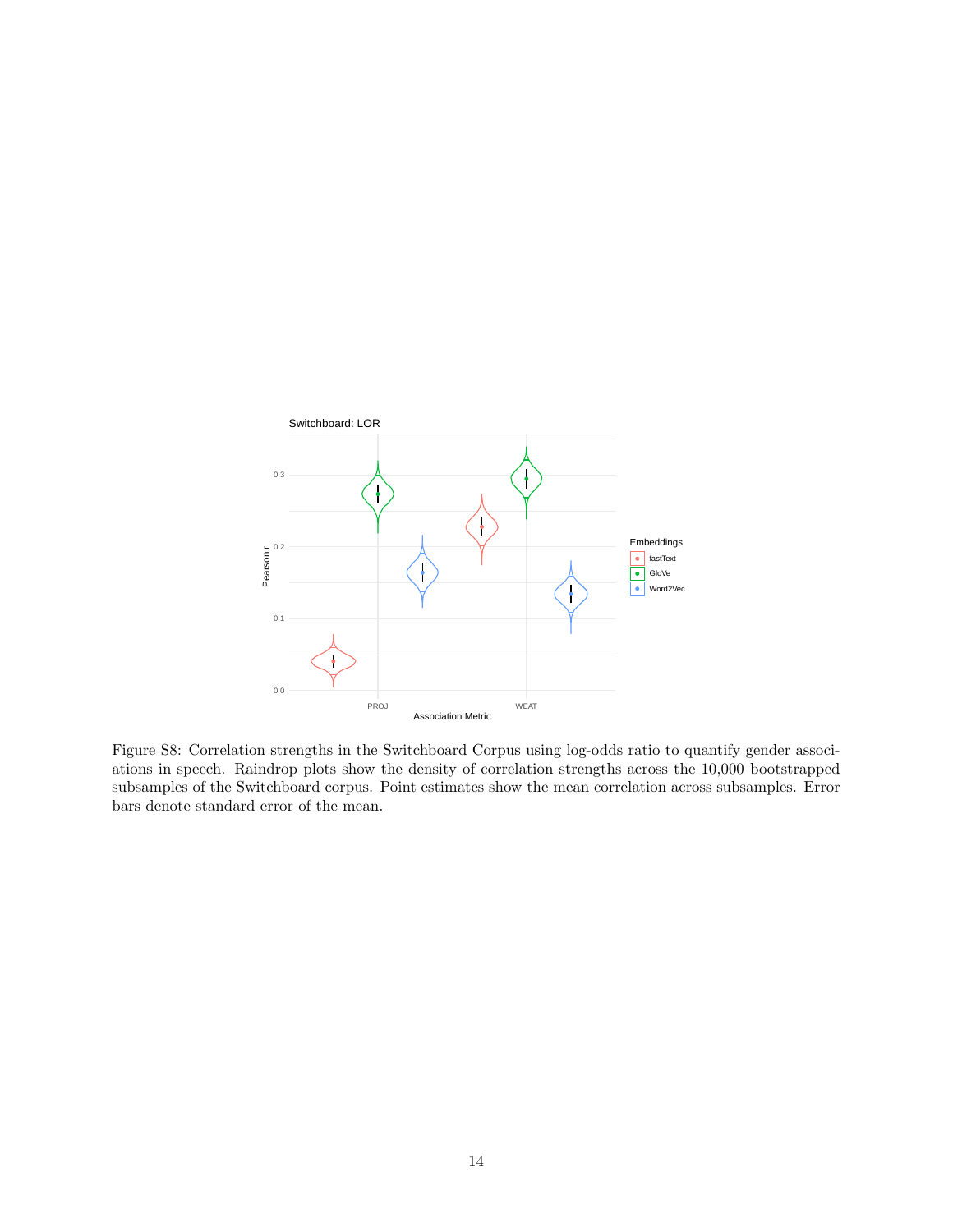## 6 Hypothesis tests for analysis by child age

Table S5 shows the mean correlation strengths, p-values, and 95% confidence intervals for the analysis by child age. These statistics were computed from 10,000 bootstrapped subsamples of the CHILDES corpus, balanced by age and gender. Results are shown for each combination of speech type, word embeddings, and association test. p-values are Bonferroni-corrected to account for each of these combinations.

Table S5: Summary of hypothesis testing results for each year of child development across speech types, word embeddings, and association tests. All p-values are Bonferroni-corrected to account for multiple comparisons.

| Type       | Embeddings | Test        | Age 1 $\rho$ (p) [CI]       | Age 2 $\rho$ (p) [CI]        | Age 3 $\rho$ (p) [CI]        | Age 4 $\rho$ (p) [CI]        | Age 5 $\rho$ (p) [CI]          |
|------------|------------|-------------|-----------------------------|------------------------------|------------------------------|------------------------------|--------------------------------|
| <b>CDS</b> | Word2Vec   | WEAT        | $.00(1.0)$ [ $-.04, .06$ ]  | $.14 \ (-.01) \ [-10, .20]$  | .14 $(< .01)$ [.10, .18]     | $.07$ $(.048)$ $[.03, .11]$  | .17 $(< .01)$ [.11, .22]       |
| <b>CDS</b> | Word2Vec   | <b>PROJ</b> | $.02$ $(1.0)$ $[-.02, .07]$ | .19 $(<.01)$ [.14, .27]      | $.20 \leq .01$ [.15, .27]    | $.07$ $(.32)$ $[.03, .13]$   | $.17 \; (< .01) \; [.09, .22]$ |
| <b>CDS</b> | GloVe      | WEAT        | $.06(.62)$ $[.01, .10]$     | $.18 \ (< .01)$ [.13, .22]   | .19 ( $<$ .01) [.13, .24]    | .07(1.0)[.01, .12]           | .17 ( $<$ .01) [.10, .22]      |
| <b>CDS</b> | GloVe      | PROJ        | $.06(.43)$ $[.02, .10]$     | $.18 \ (< .01)$ [.13, .22]   | .22~(<.01)~[.17, .26]        | $.09$ $(.14)$ $[.03, .14]$   | $.16 \; (< .01) \; [.09, .20]$ |
| <b>CDS</b> | fastText   | WEAT        | .05(1.0)[.00, .09]          | $.14 \ (< .01)$ $.09, .19$   | $.20 \ (< .01)$ [.11, .26]   | $.09$ (.77) [.01, .14]       | $.15 \; (< .01) \; [.06, .21]$ |
| <b>CDS</b> | fastText   | <b>PROJ</b> | $.02$ $(1.0)$ $[-.02, .07]$ | $.07 \ (< .01) \  .04, .11 $ | $.07 \ (< .01) \ [.05, .10]$ | $.01(1.0)$ $-.02, .04$       | $.08(.02)$ $[.05, .11]$        |
| CS.        | Word2Vec   | WEAT        | $-.05(1.0)$ $[-.11, .03]$   | $.17 \ (< .01) \  .09, .22 $ | .21 ( $< .01$ ) [.13, .27]   | $.17 \ (< .01)$ [.09, .22]   | .22~(<.01)~[.14, .28]          |
| CS.        | Word2Vec   | PROJ        | $-.04$ (1.0) $[-.09, .04]$  | .21 $(< .01)$  .14, .25      | $.25 \leq 0.01$ [.16, .29]   | $.17 \ (< .01) \  .09, .22 $ | .22~(<.01)~[.14, .27]          |
| CS.        | GloVe      | WEAT        | $-.01$ (1.0) $-.07, .07$    | .23 ( $\lt$ .01) [.10, .30]  | $.27 \ (< .01)$   $.15, .34$ | .22~(<.01)~ .12, .28         | .26 ( $\lt$ .01) [.15, .33]    |
| CS.        | GloVe      | <b>PROJ</b> | $-.04$ (1.0) $[-.09, .05]$  | .22~(<.01)~[.10, .28]        | $.30 \ (< .01)$ [.19, .36]   | .22~(<.01)~[.12, .28]        | $.25 \leq 0.01$ [.15, .31]     |
| CS.        | fastText   | <b>WEAT</b> | $-.02$ (1.0) $[-.08, .08]$  | $.20 \leq .01$   $.09, .26$  | $.25 \leq 0.01$ [.13, .32]   | $.17 \ (< .01)$ [.07, .22]   | $.23 \ (< .01)$ [.13, .29]     |
| CS.        | fastText   | PROJ        | $-.04$ (1.0) $[-.09, .04]$  | $.08(.27)$ $.02, .11$        | $.07$ (.02) $ .05, .11 $     | $.05(.38)$ $.02, .09$        | $.11(.050)$ $.06, .14$         |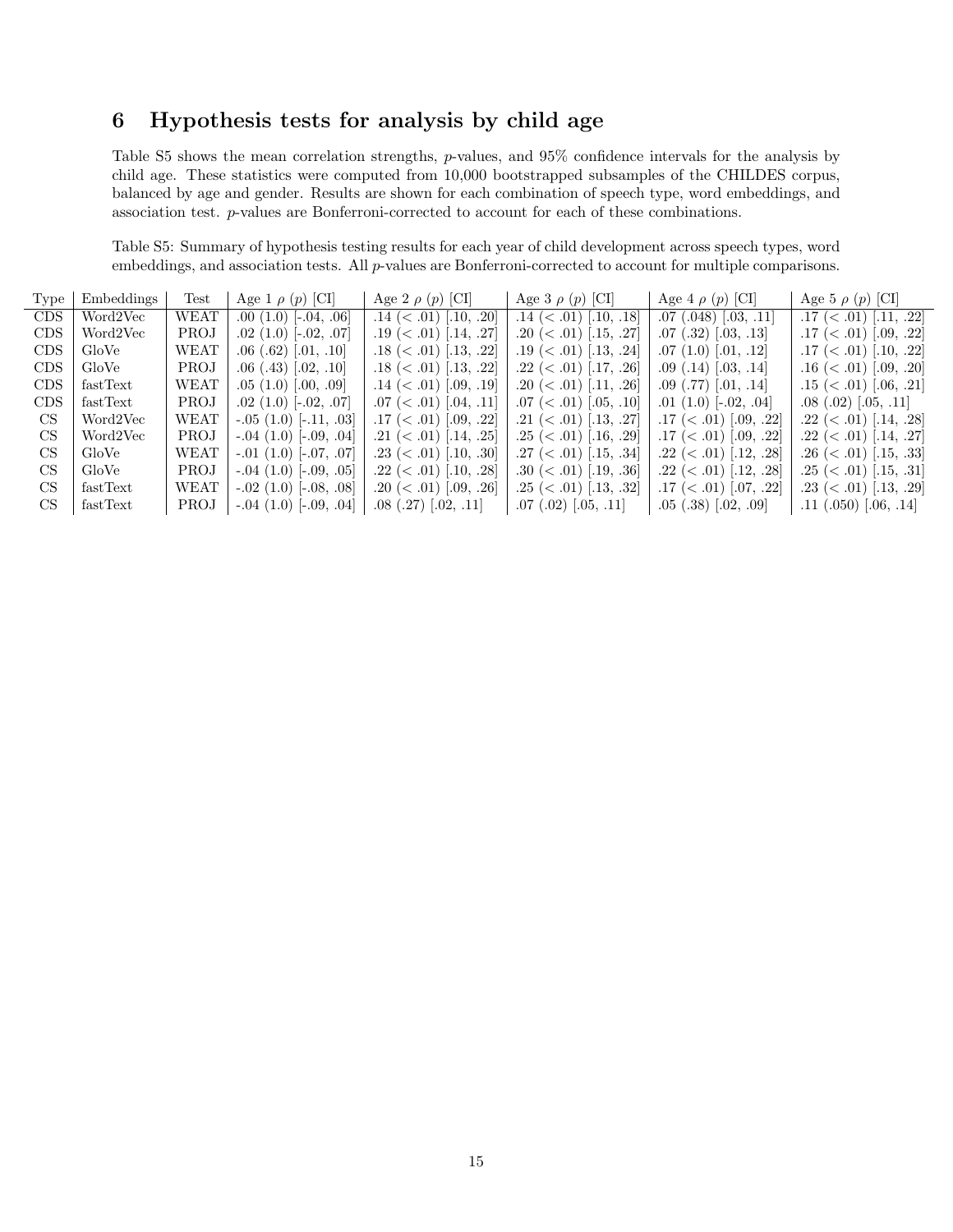## 7 Correlation between full-dimensional and t-SNE-reduced word embedding similarities

To examine how much of the variance in word embedding similarities is captured by the t-SNE-reduced vectors shown in Figure 6 of the main text, we measured the correlation between the pairwise similarities of the t-SNE-reduced vectors and the full-dimensional vectors over 10,000 random runs of t-SNE.

On each iteration, we initialized and fit two-dimensional t-SNE, then projected the word embeddings for each of the 60 words used in the plot in Figure 6 down to two dimensions. We computed pairwise cosine similarities between each pair of words in the set for both the full vectors and the reduced vectors, then computed the Pearson correlation between the cosine similarities. This tells us how accurately the similarities between the reduced vectors capture the similarities between the full-dimensional vectors.

As Figure S9 shows, there are significant positive correlations between full and reduced word embeddings. The average Pearson correlation is .19 across word embedding types. Our method captures a small amount of the variance in the full-dimensional vectors, but the portion captured is still statistically significant  $(p < .01)$ for all embeddings) and meaningful considering that we are projecting the embeddings down from around 300 dimensions to 2 dimensions. Still, our use of t-SNE-reduced vectors is primarily intended as an intuitive supplement to the quantitative analyses presented in other sections of the paper.



Figure S9: Correlations between full-dimensional and t-SNE-reduced word embeddings. Raindrop plots show the density of correlation strengths over 10,000 random runs of t-SNE. Point estimates show the mean correlation and error bars denote standard error of mean.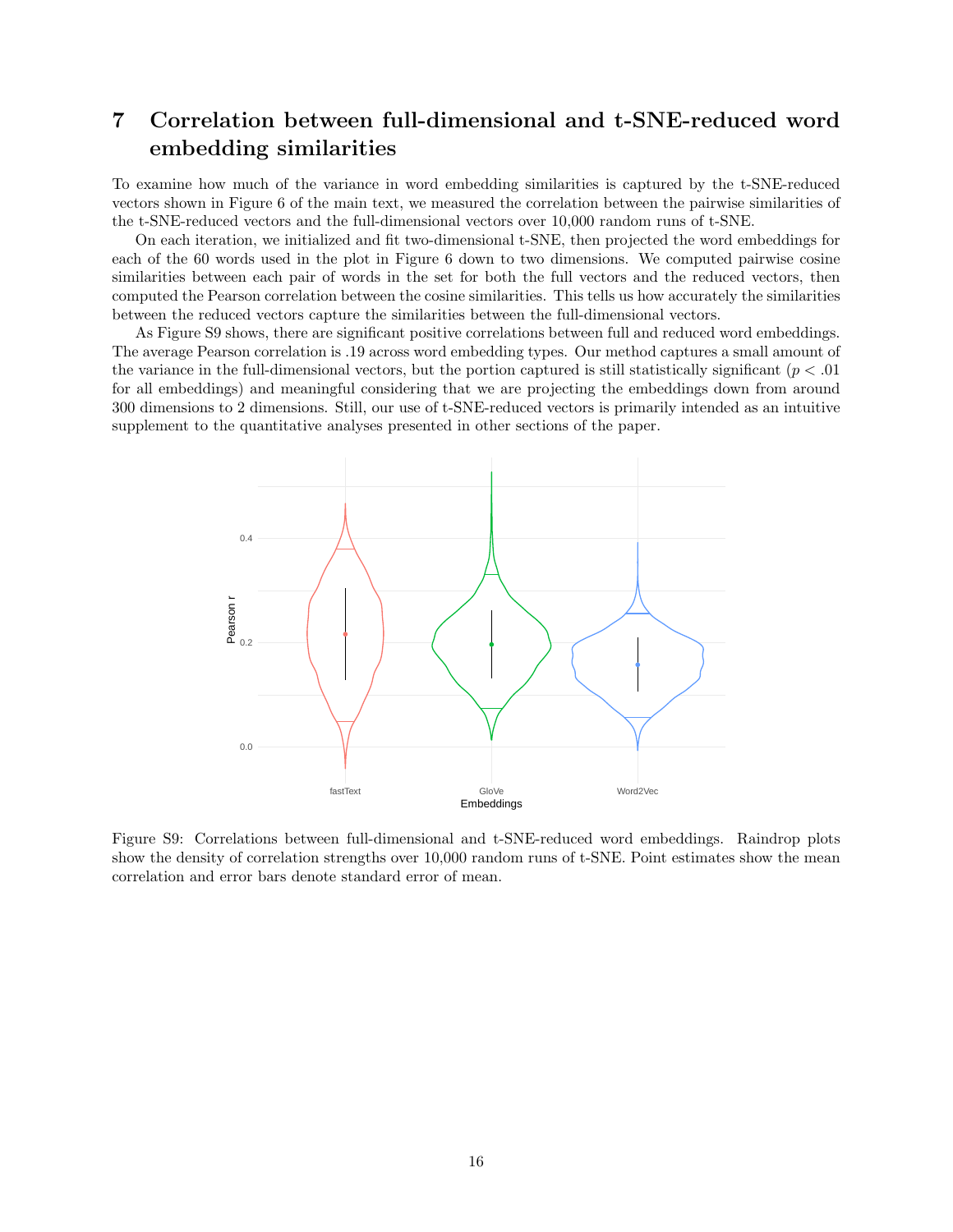# 8 Dimension-reduced visualization of gender association in child speech

Figure S10 contains plots of t-SNE-reduced word embeddings, colored by their gender probability in child speech at ages 1 and 5. Words with high and low gender probability are largely similar between CS and CDS.



Figure S10: Visualization of words in child speech that show high and low gender probabilities, for age groups 1 and 5 in development. Semantic space is constructed from dimensionality-reduced Word2Vec embeddings. Colorbar indicates the scale of gender probability, with 1 indicating words exclusively uttered by girls and 0 exclusively by boys.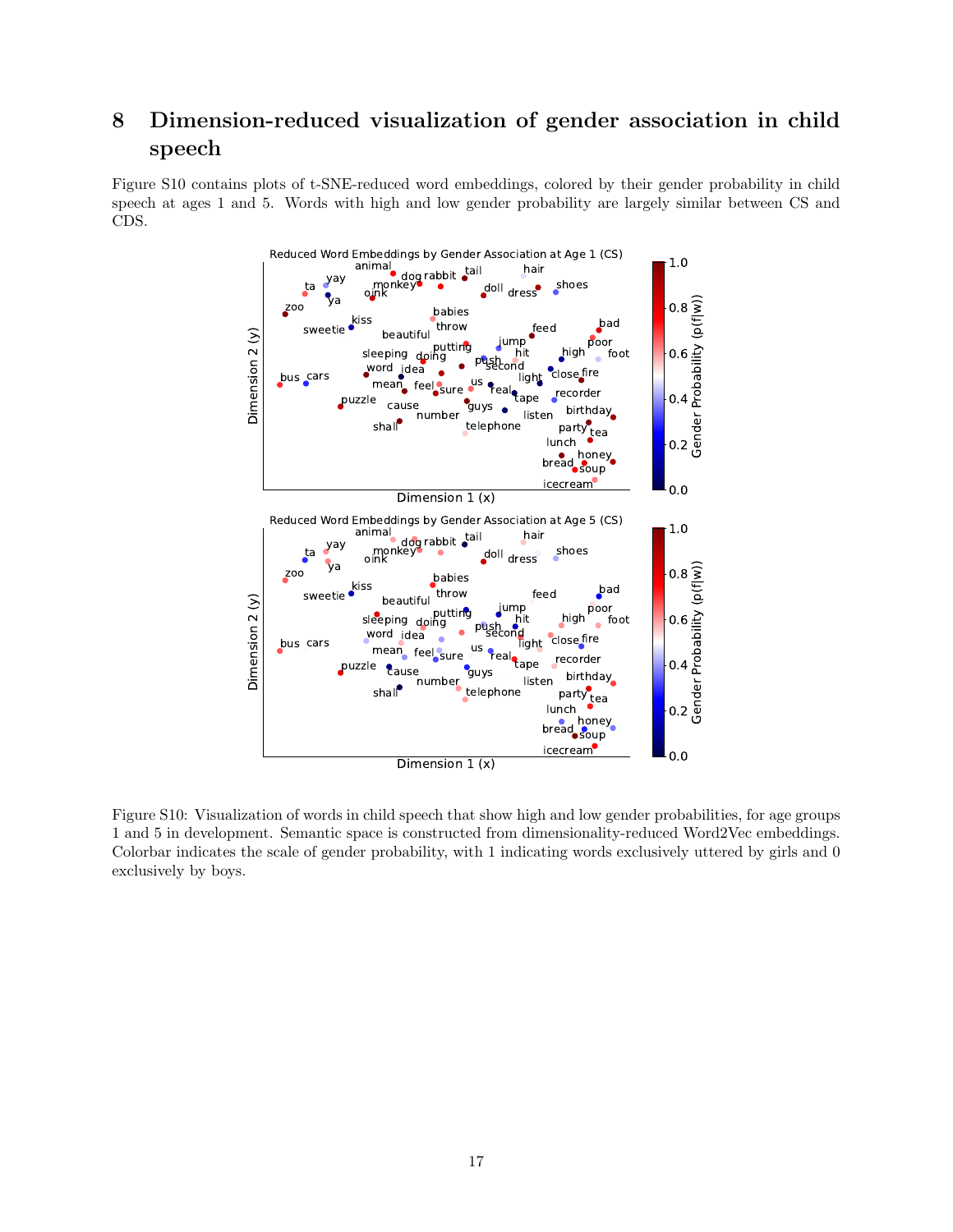#### 9 Analyses of social class and race with subspace projection

Figure S11 summarizes the results on social factors of gender association using the Subspace Projection method (PROJ). Corresponding hypothesis tests are reported in Section 10.



Figure S11: Correlation strengths of gender probability in child-directed and child speech with wordembedding gender association, across socio-economic status (working class, or WC, versus middle class, or MC) and race (Black vs. White). Raindrop plots show the density of correlation strengths across the 10,000 bootstrapped subsamples of the CHILDES corpus that were balanced by gender, race, and socioeconomic class. Point estimates show the mean correlation across subsamples. Error bars denote standard error of the mean. All plots were created using PROJ.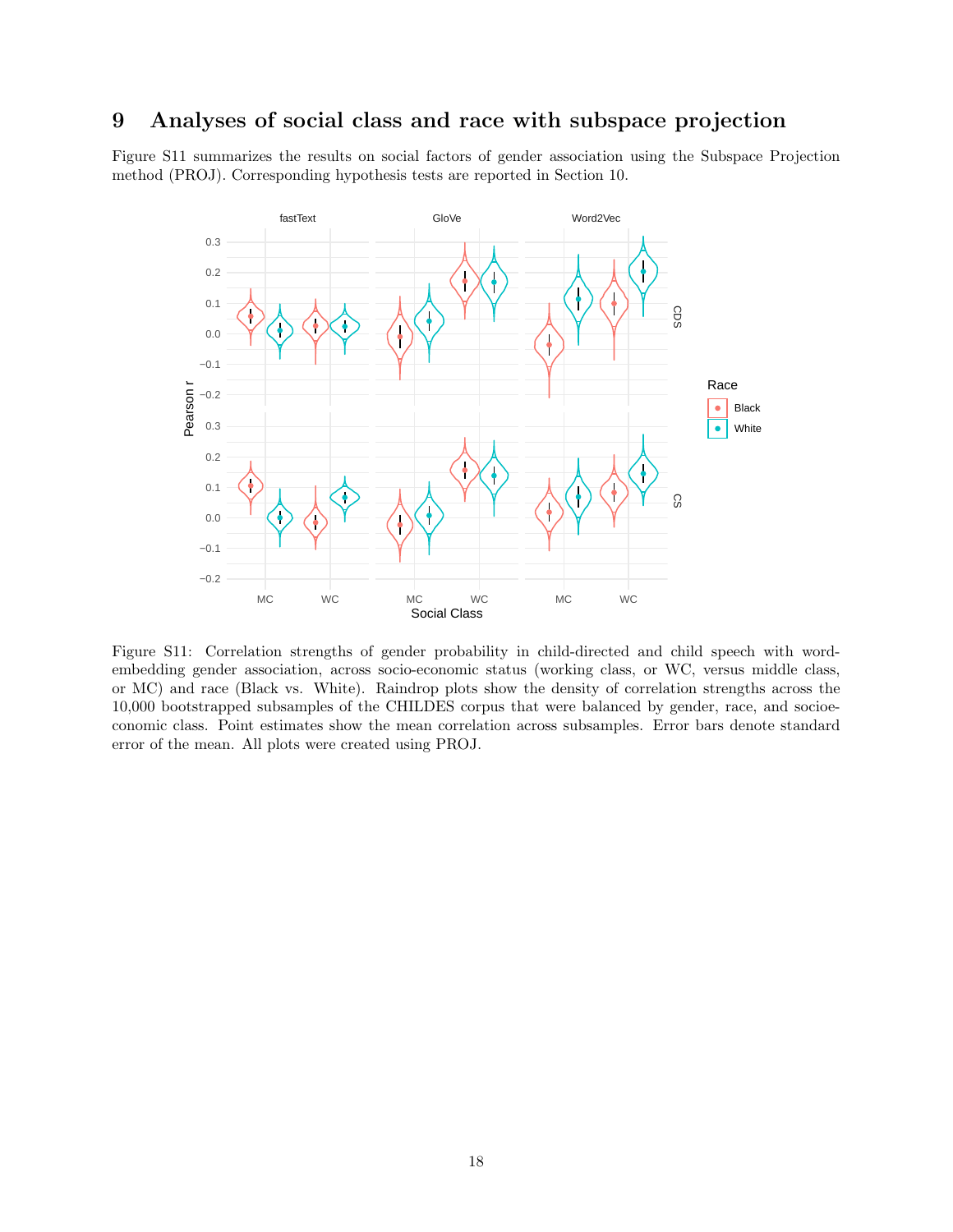## 10 Hypothesis tests for social class and race

L,

Here, we report the results of hypothesis tests comparing the strength of the correlations across social class and race groups. Table S6 shows the hypothesis test results for each pair of race and socioeconomic class. p-values for these tests are Bonferroni-corrected to account for multiple comparisons across each combination of race, socio-economic class, speech type, association test, and word embeddings. Table S7 shows the results of hypothesis tests of the differences between classes and socioeconomic statuses. For these tests, correlation strengths were averaged over the other variable (e.g. we average over classes when comparing races). These p-values are Bonferroni-corrected to account for multiple comparisons. Many of these results are statistically insignificant, so it is inconclusive whether there are significant differences in the extent of gender associations in child speech by the race and socio-economic class of a family.

Table S6: Summary of hypothesis test results for each combination of race and social class across speech types, word embeddings, and tests. All p-values are Bonferroni-corrected to account for multiple comparisons.

| Type '          | Embeddings | Test        | Black, WC $d(p)$ [CI]       | Black, MC $d(p)$ [CI]        | White, WC $d(p)$ [CI]          | White, MC $d(p)$ [CI]      |
|-----------------|------------|-------------|-----------------------------|------------------------------|--------------------------------|----------------------------|
| CDS.            | Word2Vec   | WEAT        | $.11(.29)$ $[.03, .19]$     | $-.02(1.0)$ [ $-.08, .05$ ]  | $.15 \; (< .01) \; [.08, .22]$ | $.05(1.0)$ [-.02, .13]     |
| CDS             | Word2Vec   | <b>PROJ</b> | $.10(.41)$ $[.02, .17]$     | $-.04$ (1.0) [ $-.11, .03$ ] | .20 ( $\lt$ .01) [.13, .27]    | $.11(.15)$ [.04, .19]      |
| CDS             | GloVe      | <b>WEAT</b> | .20 $(<.01)$ [.11, .27]     | $.00(1.0)$ [ $-.08, .08$ ]   | $.13$ $(.05)$ $[.05, .21]$     | $.05(1.0)$ $[-.03, .12]$   |
| <b>CDS</b>      | GloVe      | PROJ        | .17 $(< .01)$ [.11, .24]    | $-.01(1.0)$ $[-.08, .06]$    | .17 ( $< .01$ ) [.10, .24]     | $.04(1.0)$ [ $-.02, .11$ ] |
| <b>CDS</b>      | fastText   | WEAT        | .19 $(<.01)$ [.11, .27]     | $-.03(1.0)$ [ $-.11, .04$ ]  | $.08(1.0)$ [-.0, .16]          | $.06(1.0)$ [ $-.02, .13$ ] |
| <b>CDS</b>      | fastText   | <b>PROJ</b> | $.03(1.0)$ [ $-.02, .07$ ]  | $.06(.63)$ $[.01, .10]$      | $.02(1.0)$ [ $-.02, .06$ ]     | $.01(1.0)$ [ $-.04, .06$ ] |
| CS <sup>-</sup> | Word2Vec   | WEAT        | $.09$ $(.27)$ $[.03, .16]$  | $.01(1.0)$ $[-.05, .07]$     | .11 $(< .01)$ [.05, .18]       | .06(1.0)[.00, .13]         |
| CS.             | Word2Vec   | <b>PROJ</b> | $.08(.40)$ $[.02, .14]$     | $.02(1.0)$ [ $-.04, .08$ ]   | .15 ( $\lt$ .01) [.09, .20]    | .07(1.0)[.00, .14]         |
| CS              | GloVe      | WEAT        | $.13 \ (< .01)$ $.07, .20$  | $.01(1.0)$ $[-.06, .08]$     | .13 ( $\lt$ .01) [.06, .20]    | $.04(1.0)$ [ $-.03, .10$ ] |
| <b>CS</b>       | GloVe      | PROJ        | .16 $(< .01)$ [.10, .21]    | $-.02$ (1.0) $[-.09, .04]$   | .14 $(< .01)$ [.08, .20]       | $.01(1.0)$ $[-.05, .07]$   |
| <b>CS</b>       | fastText   | WEAT        | .12 ( $\lt$ .01) [.06, .19] | $.06(1.0)$ $[-.01, .12]$     | $.09$ $(.45)$ $[.02, .15]$     | $.01(1.0)$ [ $-.06, .07$ ] |
| CS              | fastText   | PROJ        | $-.02$ (1.0) $[-.06, .03]$  | .11 $(< .01)$ [.06, .15]     | $.07$ $(.07)$ $[.03, .10]$     | $.00(1.0)$ [-.04, .04]     |

Table S7: Summary of pooled hypothesis test results between races and social classes across speech types, word embeddings, and tests. All *p*-values are Bonferroni-corrected to account for multiple comparisons.

| Type       | Embeddings | Test        | WC vs. MC $d(p)$ [CI]       | White vs. Black $d(p)$ [CI]  |
|------------|------------|-------------|-----------------------------|------------------------------|
| <b>CDS</b> | Word2Vec   | WEAT        | $.11$ $(.06)$ $[.04, .18]$  | $-.06(1.0)$ [ $-.13, .02$ ]  |
| <b>CDS</b> | Word2Vec   | <b>PROJ</b> | $.11$ (.046) [.04, .18]     | $-.13$ $(.01)$ $[-.2, -.06]$ |
| <b>CDS</b> | GloVe      | WEAT        | .14 $(< .01)$ [.06, .22]    | $.01(1.0)$ [ $-.07, .08$ ]   |
| <b>CDS</b> | GloVe      | <b>PROJ</b> | .16 ( $\lt$ .01) [.09, .22] | $-.02$ (1.0) $[-.09, .04]$   |
| <b>CDS</b> | fastText   | WEAT        | $.12$ (.06) [.05, .20]      | $.01(1.0)$ [ $-.07, .09$ ]   |
| <b>CDS</b> | fastText   | PROJ        | $-.01(1.0)$ $[-.06, .04]$   | $.02(1.0)$ [ $-.02, .07$ ]   |
| CS         | Word2Vec   | WEAT        | .06(1.0)[.00, .13]          | $-.04(1.0)$ [ $-.1, .03$ ]   |
| <b>CS</b>  | Word2Vec   | <b>PROJ</b> | $.07$ (.72) [.01, .13]      | $-.06(1.0)$ [ $-.12, .01$ ]  |
| <b>CS</b>  | GloVe      | WEAT        | $.11$ $(.046)$ $[.04, .18]$ | $-.01$ (1.0) $[-.08, .05]$   |
| CS         | GloVe      | PROJ        | .16 $(< .01)$ [.10, .22]    | $-.01(1.0)$ $[-.07, .05]$    |
| CS         | fastText   | WEAT        | $.07$ $(.77)$ $[.01, .14]$  | $.04(1.0)$ [ $-.02, .11$ ]   |
| CS         | fastText   | <b>PROJ</b> | $-.03(1.0)$ $[-.07, .02]$   | .01 $(1.0)$ [ $-.03, .05$ ]  |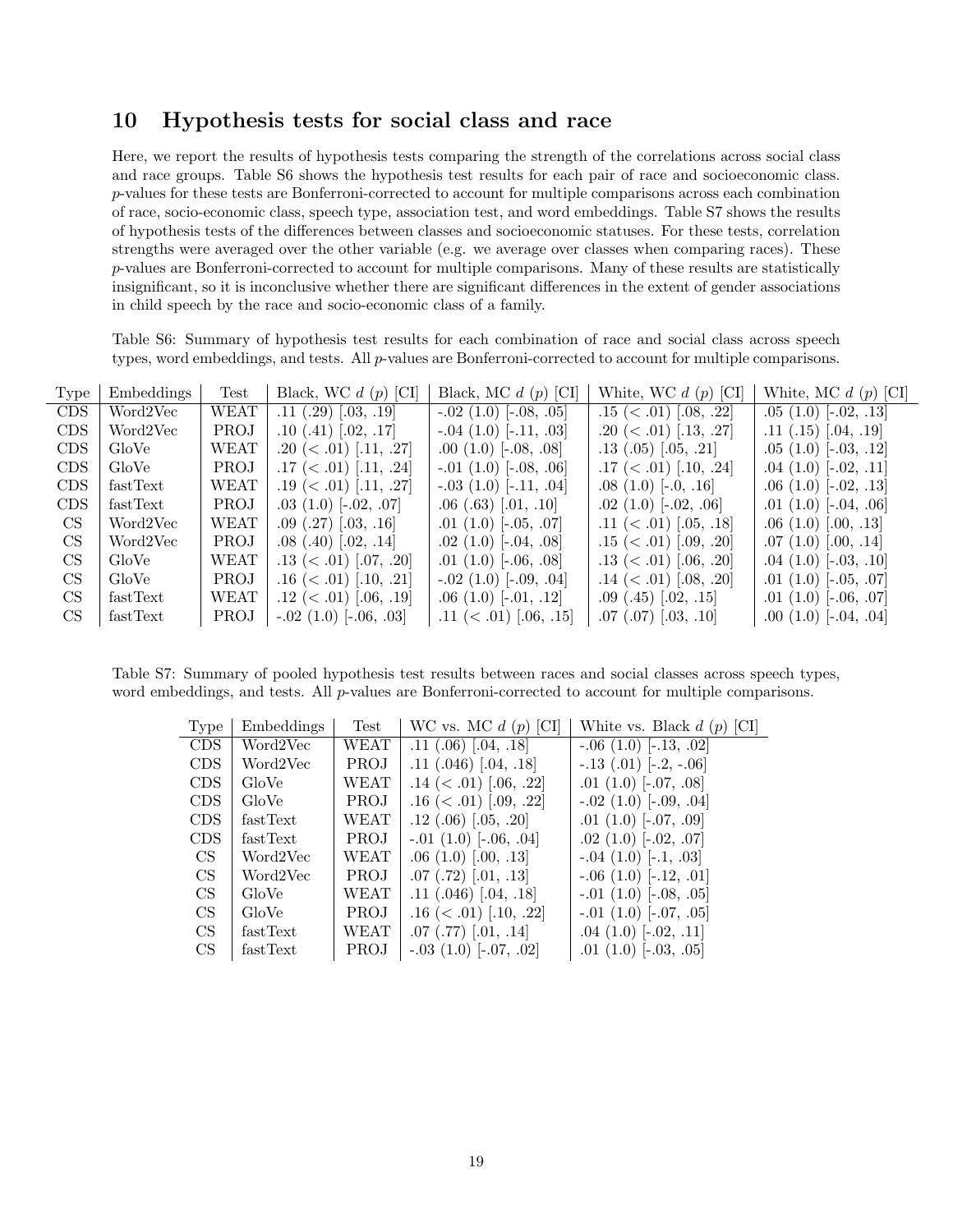## 11 Additional information on evaluation of changes by decade

We performed hypothesis tests comparing the mean strength of gender associations across bootstrapped iterations between the 70s and 80s, 80s and 90s, and 70s and 90s. We did this for each combination of speech type (CDS or CS), word embeddings (Word2Vec, GloVe, or fastText), and test type (WEAT or PROJ). Table S8 summarizes the effect sizes and p-values for each decade. p-values are Bonferroni-corrected to account for multiple comparisons.

Table S8: Summary of hypothesis test results between pairs of decades across speech types, word embeddings, and tests. Positive effect sizes correspond to a decrease from one decade to the next while negative effect sizes correspond to an increase. All p-values are Bonferroni-corrected to account for multiple comparisons.

| Type       | Embeddings | Test        | d (p) [CI] 70s-80s              | $d(p)$ [CI] 80s-90s         | d (p) [CI] 70s-90s             |
|------------|------------|-------------|---------------------------------|-----------------------------|--------------------------------|
| <b>CDS</b> | Word2Vec   | <b>WEAT</b> | $.09 \ (< .01) \ [.06, .13]$    | .12 ( $\lt$ .01) [.08, .16] | .21 ( $\lt$ .01) [.17, .25]    |
| <b>CDS</b> | Word2Vec   | <b>PROJ</b> | .11 ( $\langle$ .01) [.08, .15] | .12 ( $\lt$ .01) [.08, .16] | .23 ( $\lt$ .01) [.19, .27]    |
| <b>CDS</b> | GloVe      | <b>WEAT</b> | .14 $(< .01)$ [.10, .18]        | $.06$ $(.18)$ $[.02, .11]$  | .20 ( $< .01$ ) [.16, .24]     |
| <b>CDS</b> | GloVe      | <b>PROJ</b> | .16 $(<.01)$ [.12, .19]         | $.07$ $(.04)$ $(.03, .11]$  | .23 ( $\lt$ .01) [.19, .26]    |
| <b>CDS</b> | fastText   | WEAT        | .12 ( $\lt$ .01) [.08, .16]     | $-.02$ (1.0) $[-.06, .03]$  | .10 ( $<$ .01) [.06, .14]      |
| <b>CDS</b> | fastText   | <b>PROJ</b> | .11 ( $\lt$ .01) [.08, .14]     | $-.02$ (1.0) $[-.05, .01]$  | $.09 \ (< .01) \ [.06, .12]$   |
| CS.        | Word2Vec   | <b>WEAT</b> | $.03(1.0)$ [ $-.01, .07$ ]      | .18 $(< .01)$ [.13, .22]    | .20 ( $< .01$ ) [.17, .24]     |
| CS         | Word2Vec   | PROJ        | $.06$ (.14) [.02, .09]          | .14 $(< .01)$ [.10, .18]    | .20 $(<.01)$ [.16, .24]        |
| CS.        | GloVe      | <b>WEAT</b> | $.02(1.0)$ [ $-.01, .06$ ]      | .14 $(< .01)$ [.10, .18]    | $.17 \; (< .01) \; [.13, .21]$ |
| CS         | GloVe      | <b>PROJ</b> | $.06$ $(.047)$ $[.02, .10]$     | .11 $(< .01)$ [.07, .15]    | .17 ( $<$ .01) [.13, .21]      |
| CS.        | fastText   | <b>WEAT</b> | $.02(1.0)$ [ $-.02, .06$ ]      | .10 ( $\lt$ .01) [.06, .14] | .12 ( $\lt$ .01) [.08, .16]    |
| CS         | fastText   | <b>PROJ</b> | $.03(1.0)$ $[-.00, .05]$        | $.02(1.0)$ [ $-.01, .05$ ]  | $.05$ $(.0504)$ $[.02, .08]$   |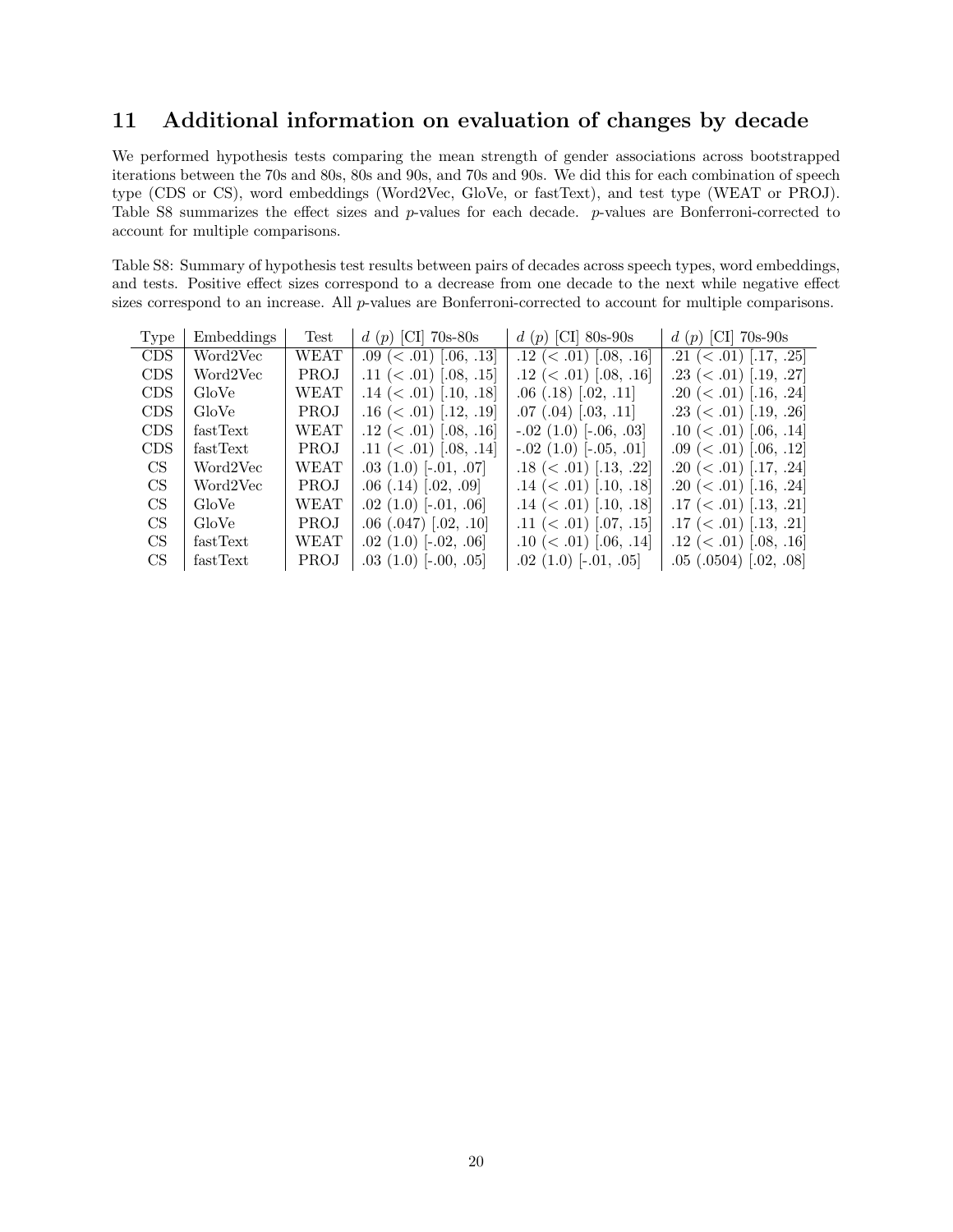#### 12 Analyses by decade with diachronic word embeddings

In addition to the three sets of word embeddings used in the main analysis, we also analyzed correlation strengths by decade using historical word embeddings. Since the ways words are used in general language changes over time, it could be possible that differences between decades are the result of gender norms changing relative to modern word embeddings rather than a trend toward weaker gender associations. To rule out this possibility, we used HistWords embeddings, which are trained independently on text from each decade between the 1800s and 1990s (Hamilton et al., 2016). These embeddings are available online here: https://nlp.stanford.edu/projects/histwords/.

For each decade we studied, we compared gender probability in speech against word embedding associations in the HistWords embeddings for the corresponding decade. This means that, for example, speech from the 1970s is compared against word embeddings trained on text from the 1970s. Figure S12 shows the strength of correlations between gender probability in CDS and CS and word embedding associations using the HistWords embeddings.



Figure S12: Correlations between gender probability in child-directed speech (left) and child speech (right) and gender associations in diachronic word embeddings from the corresponding decade based on PROJ (upper row) and WEAT (bottom row) tests. Point estimates denote mean correlation strengths across 10,000 bootstrapped subsamples of the corpus and error bars denote standard error of the mean.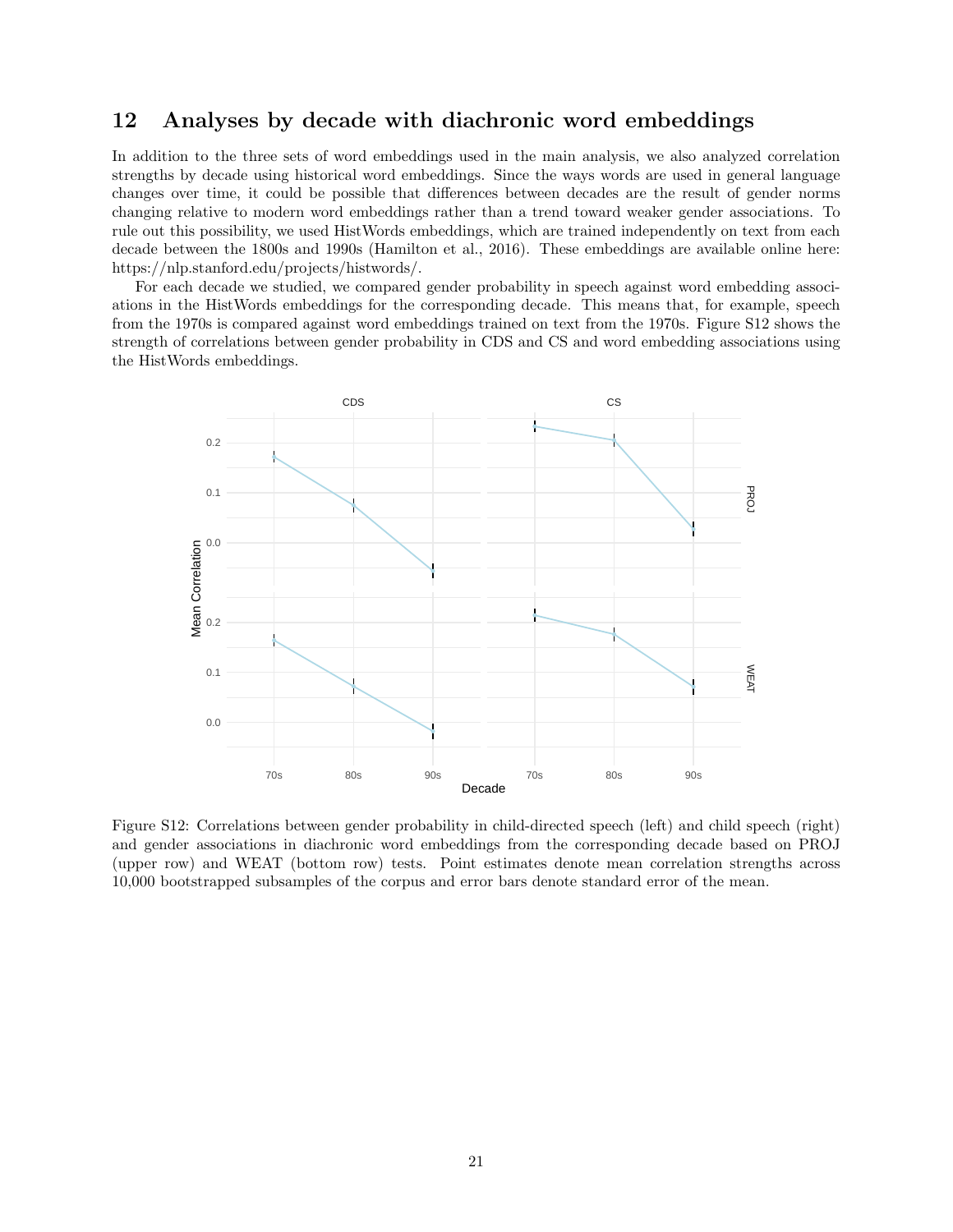#### 13 Psycholinguistic correlates of gender probability

We examined the extent to which our measure of gender probability might be explained by established psycholinguistic variables in the literature of child language development. For this analysis, we used all corpora except for the Hall corpus and did not use bootstrapping. We considered four common word metrics from the developmental literature (e.g., Braginsky et al., 2019): word form length, usage frequency, concreteness, and valence. We computed the length of each word and estimated the frequency in childdirected speech and child speech directly from the CHILDES data by counting the occurrences of the word said to or by all children respectively. We took concreteness and valence ratings of words from existing largescale behavioral experiments in Warriner et al. (2013) and Brysbaert et al. (2014). In these experiments, humans rated word concreteness or valence from 1-10. Ratings were averaged across participants. We then measured the correlation between gender probability and each of the four variables. Data for word concreteness are available at http://crr.ugent.be/archives/1330. Data for word valence are available at http://crr.ugent.be/archives/1003.

Table S9 summarizes the Pearson correlation coefficients from this analysis. We analyzed only words which occurred at least 20 times in the corpus and found significant but small ( $\rho \leq 0.14$ ) correlations between the gender probability of a word and the psycholinguistic metrics that we considered. In particular, we found that words with shorter length, higher frequency, more positive valence, and higher concreteness tend also to be said more to and by girls than boys. The correlation between gender probability in childdirected speech and valence is consistent with the previous finding from Leaper et al. (1998) that mothers use more supportive language when speaking to girls compared with boys. We applied linear regression to all four psycholinguistic variables to account for gender probability in both child-directed speech and child speech. The coefficients with 95% confidence intervals are summarized in Table S10. These variables together explain the variance in gender probability to a good degree, with  $R<sup>2</sup>$  values being 0.630 for child-directed speech and 0.582 for child speech. We computed the partial correlation between gender probabilities and word embedding gender associations while controlling for the four psycholinguistic variables. We focused on the 955 words for which this data is available in the datasets from Warriner et al. (2013) and Brysbaert et al. (2014). Results of this analysis are summarized in Table S11. Controlling for these factors only reduces the correlation strength by .04-.05 ( $p < .001$  for the partial correlations in all cases). These results show that the gender probabilities in child development are both correlative and complementary to the other factors, because the variability in gender effects cannot be explained solely by the psycholinguistic variables that we considered here.

Table S9: Correlations between gender probability and psycholinguistic variables in child-directed speech (CDS) and child speech (CS).

| Variable             | Pearson $\rho$ | $p$ -value |
|----------------------|----------------|------------|
| Length (CDS)         | .073           | .0012      |
| Length $(CS)$        | $-.033$        | .23        |
| Log-frequency (CDS)  | .069           | .0025      |
| Log-frequency $(CS)$ | .13            | <.001      |
| Concreteness (CDS)   | .05            | .022       |
| Concreteness (CS)    | .083           | .0023      |
| Valence (CDS)        | .14            | <.001      |
| Valence $(CS)$       | .14            | <.001      |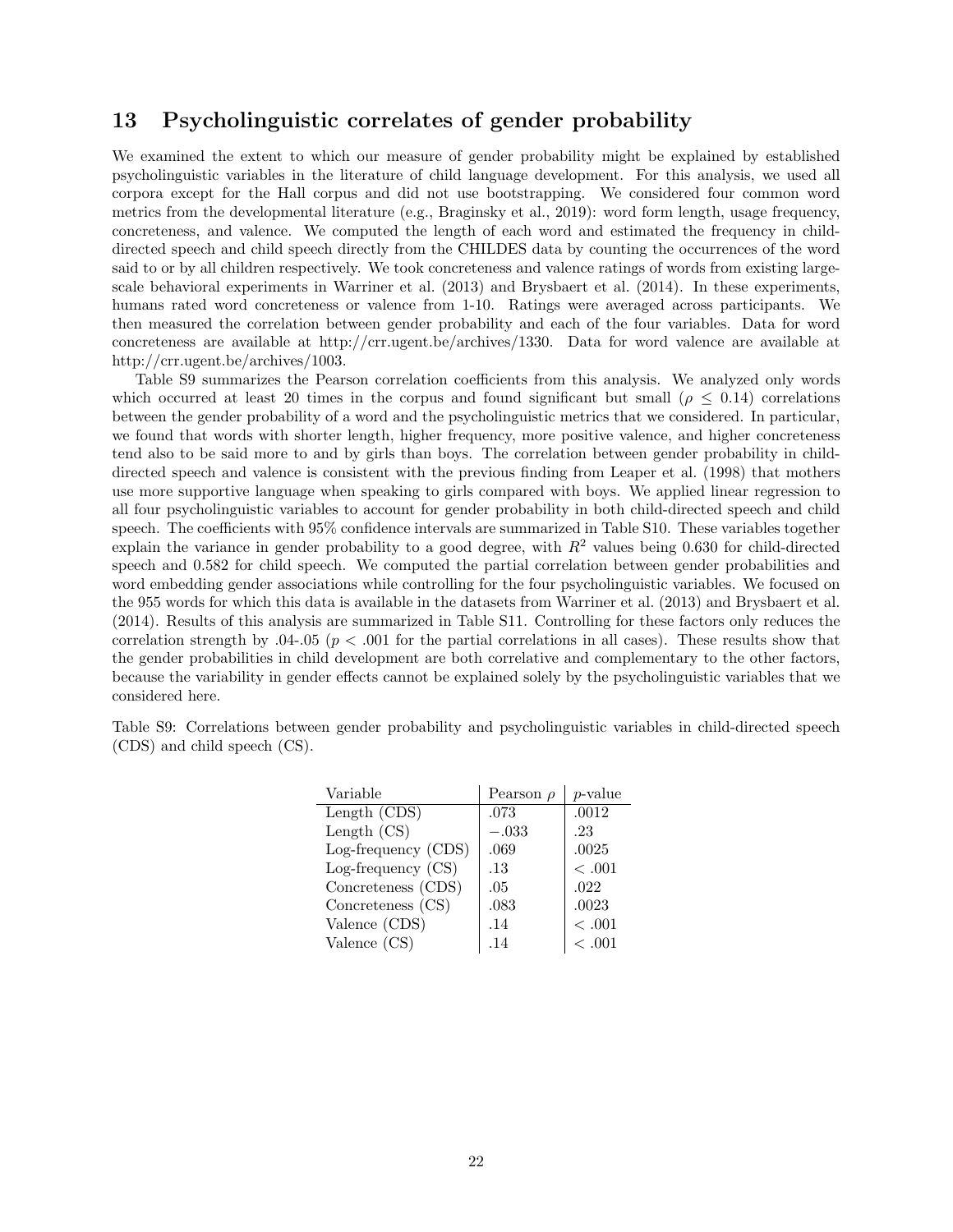Table S10: Coefficients from linear regression using psycholinguistic correlates of gender probability in CDS and CS.

| Variable      | CS.                      | CDS.                   |
|---------------|--------------------------|------------------------|
| Length        | $-.0007$ $[-.006, .005]$ | $.0168$ [.013, .020]   |
| Log frequency | $.0172$ [.011, .023]     | $.0161$ $[.012, .021]$ |
| Concreteness  | .0488 [.039, .058]       | $.0325$ $[.024, .038]$ |
| Valence       | $.0315$ $[.024, .039]$   | $.0286$ $[.028, .040]$ |

Table S11: Full and partial correlations between word embedding associations and gender probability.  $p <$ .001 in all cases. Partial correlations control for length, log-frequency, concreteness, and valence.

| Embedding | CS   | $CS$ (partial) | CDS  | CDS (partial) |
|-----------|------|----------------|------|---------------|
| Word2Vec  | .261 | .238           | .243 | 211           |
| GloVe     | .327 | .311           | .290 | .260          |
| fastText  | .285 | .262           | .260 | .225          |